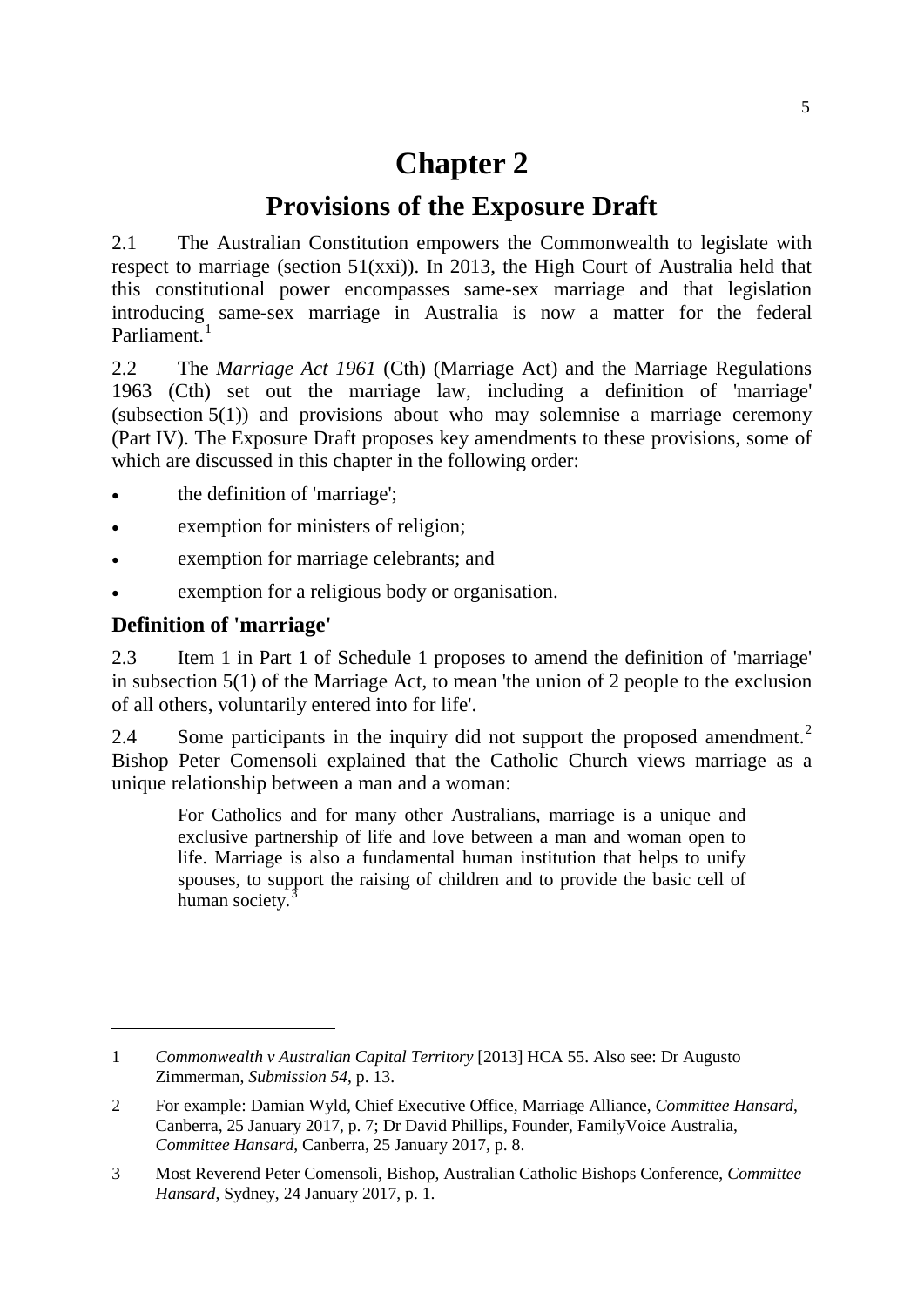2.5 A representative from Marriage Alliance agreed that there are many Australians who hold this traditional view of marriage:

We exist to voice the opinion of the silent majority of Australians who respect same-sex attracted people but do not want to change the current definition of marriage. $4$ 

2.6 Bishop Michael Stead noted that 'church doctrine is not established by opinion polls' and emphasised that such doctrine is well established and supported, for example, within the Anglican Church:

…doctrine is declared in the official pronouncements of the bodies of the church. If I can speak for the Anglican Church, for a moment, the Anglican Church at a national level—it is representing all of us at its General Synod—made declarations in 2004, 2007 and 2010 at its General Synod affirming that marriage is intrinsically between a man and a woman. Our Sydney diocese has made similar declarations over a number of years, most recently in 2013, 2014, 201[5](#page-1-1) and 2016.<sup>5</sup>

2.7 Other submitters and witnesses did support the proposed amendment. For example, representatives from Australians for Equality explained that support for marriage equality has continued to grow in Australia:

Support for marriage equality in Australia remains at all-time high levels. Poll after poll shows support continues to sit around two-thirds of Australians, a level where it has sat for more than 15 polls since 2013. Support sits consistently across the Australian population. A majority of voters in every state and territory support this important reform...Western Australia and Queensland sit, and have consistently sat, among our most supportive states.<sup>[6](#page-1-2)</sup>

2.8 The committee heard that the views of people with religious beliefs also support the proposed amendment, and wanted the committee to be aware that there are diverse views among Christians and others of faith around the issue of marriage. For example, Australian Catholics for Equality said:

…we want the Senate to be fully aware that the majority of Catholic Christians in Australia support marriage equality. We do so because of our religious faith and teachings of social justice, which promote the dignity

<span id="page-1-0"></span><sup>4</sup> Damian Wyld, Chief Executive Office, Marriage Alliance, *Committee Hansard*, Canberra, 25 January 2017, p. 2.

<span id="page-1-1"></span><sup>5</sup> Right Reverend Dr Michael Stead, Chair of the Religious Freedom Reference Group and Bishop of South Sydney, Anglican Church Diocese of Sydney, *Committee Hansard*, Sydney, 24 January 2017, p. 2. Also see: Most Reverend Peter Comensoli, Bishop, Australian Catholic Bishops Conference, *Committee Hansard*, Sydney, 24 January 2017, p. 3.

<span id="page-1-2"></span><sup>6</sup> Tom Snow, Co-Chair, Australians for Equality, *Committee Hansard*, Canberra, 25 January 2017, p. 21. Also see: C. Blumer, '7 things Vote Compass reveals about Australians' views on same-sex marriage', *ABC News*, 22 June 2016, [http://www.abc.net.au/news/2016-06-](http://www.abc.net.au/news/2016-06-22/election-2016-vote-compass-same-sex-marriage/7520478) [22/election-2016-vote-compass-same-sex-marriage/7520478](http://www.abc.net.au/news/2016-06-22/election-2016-vote-compass-same-sex-marriage/7520478) (accessed 14 February 2017).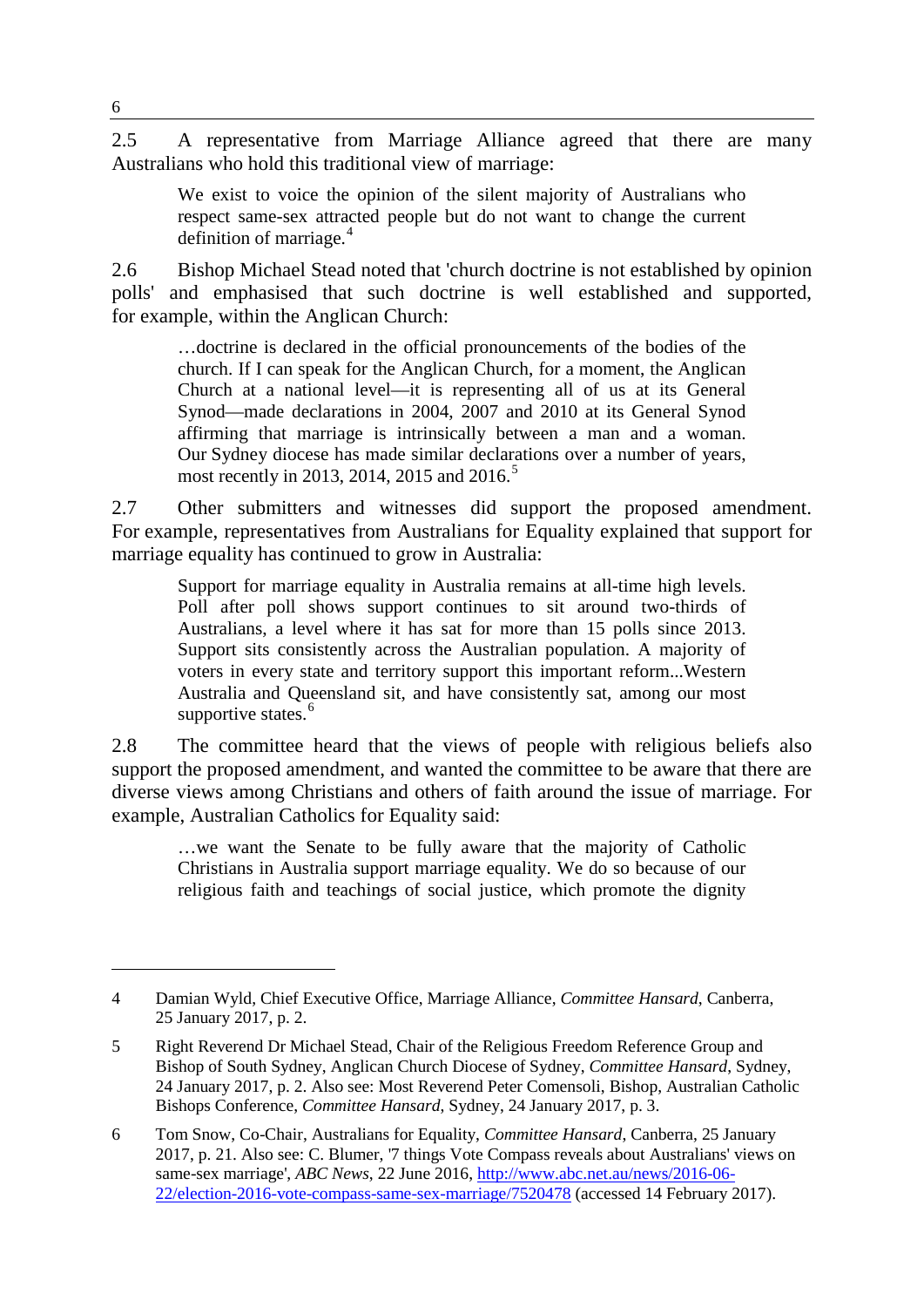and equality of all people...Catholic family members especially believe that this will strengthen their families. [7](#page-2-0)

2.9 The Federation of Australian Buddhist Councils, representing the largest minority religion in Australia (over 500 000 persons) submitted:

In Buddhist traditions, there is no fixed or mandated form of marriage and from a Buddhist point of view there is no such thing as a single fixed, natural, or pre-ordained form of marriage. Buddhist texts do not contain prohibitions on same-sex marriage. Nor do they contain anti-LGBTQ views.<sup>[8](#page-2-1)</sup>

2.10 The Rabbinical Council of Australia and New Zealand (RCANZ) and the Rabbinical Council of Victoria (RCV) recognised that 'same-sex marriage can be a deeply emotive issue'. Their submission affirmed a traditional view of marriage, while acknowledging that this position might appear unsupportive of LGBTI persons:

RCANZ and RCV support traditional marriage based on the universal Jewish teaching divinely ordained in our holy Torah and expressed in the codes of Jewish law that marriage can only be between a man and a woman. At the same time, RCANZ and RCV reaffirms Judaism's fundamental obligation to respect and embrace all people irrespective of their sexuality and condemns in the strongest possible terms words or actions intended to denigrate or hurt others.<sup>[9](#page-2-2)</sup>

2.11 In contrast, the Rabbinic Council of the Union for Progressive Judaism upheld the equality of all individuals and opposed discrimination against all individuals, including the LGBTI community:

On this basis, the rabbis of the Rabbinic Council of the Union for Progressive Judaism and its parent body the Union for Progressive Judaism…support marriage equality and the rights and privileges therefore afforded<sup>[10](#page-2-3)</sup>

2.12 Others who supported the proposed amendment to the definition of 'marriage' stated that the proposal would enable marriage equality.<sup>[11](#page-2-4)</sup> For example, the President of the Law Council of Australia, Fiona McLeod SC, said:

The recognition of the marriage of two people regardless of sex or gender will contribute to the protection of human dignity, the promotion and attainment of equality and the removal of historical prejudicial

<span id="page-2-0"></span><sup>7</sup> Benjamin Oh, Chair of Advisory Board, Australian Catholics for Equality, *Committee Hansard*, Melbourne, 23 January 2017, p. 12.

<span id="page-2-1"></span><sup>8</sup> Federation of the Australian Buddhist Councils, *Submission 31*, p. 1.

<span id="page-2-2"></span><sup>9</sup> Rabbinical Council of Australia and New Zealand and Rabbinical Council of Victoria, *Joint Submission 133*, p. 1.

<span id="page-2-3"></span><sup>10</sup> Rabbinic Council of the Union for Progressive Judaism, *Submission 6*, p. 1.

<span id="page-2-4"></span><sup>11</sup> For example: Australian Human Rights Commission, *Submission 72*, p. 10; Law Council of Australia, *Submission 74*, p. 8; Benjamin Oh, Chair of Advisory Board, Australian Catholics for Equality, *Committee Hansard*, Melbourne, 23 January 2017, p. 12.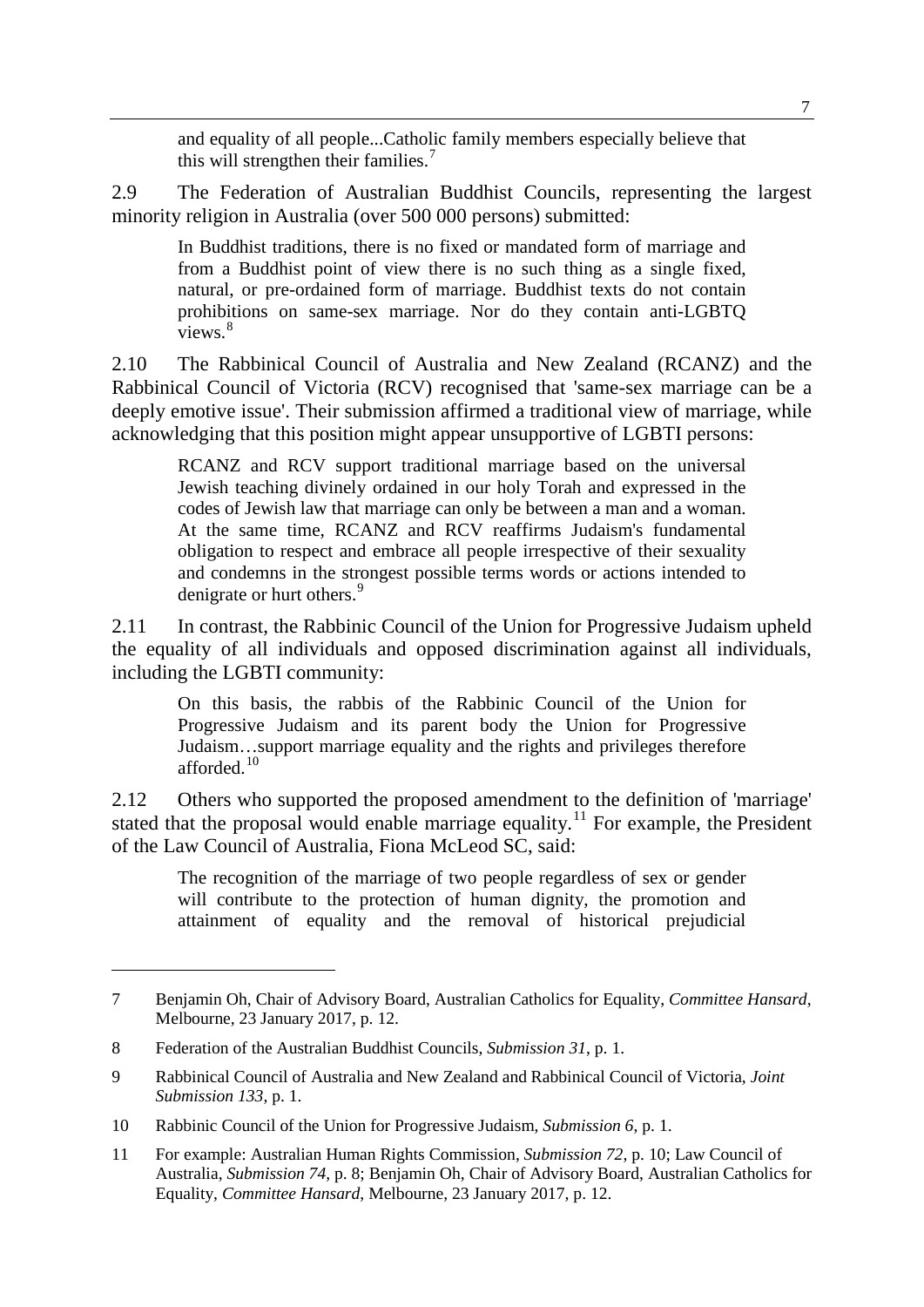hurdles...It also respects the importance of the institution of marriage and the desire of many Australians to marry who are prevented from doing so by terms of the current Marriage Act.<sup>[12](#page-3-0)</sup>

2.13 In its evidence, the Coalition of Celebrant Associations emphasised that the institution of marriage is important for all couples:

…for couples marriage is a rite of passage. It is a pivotal and an emotional milestone in a couple's lives. In getting married, they do want authenticity and a ceremony in their life that reflects them as a couple and their beliefs.<sup>[13](#page-3-1)</sup>

2.14 The Coalition of Celebrant Associations identified the concept of 'two adults' as an important feature of marriage, suggesting that perhaps, rather than '2 people', any new definition of 'marriage' should refer to 'two adults'. The Vice-Chair, Liz Pforr, considered that this would assist community understanding of what constitutes marriage in multicultural Australia:

…child and forced marriages are a growing concern in Australia, so we feel that, as we are becoming more multicultural, the public are not necessarily aware of our laws and that this is a perfect opportunity for government to educate the public on the requirements that we have in Australia.<sup>[14](#page-3-2)</sup>

#### *Consequential amendment*

2.15 Some participants suggested that the Exposure Draft should provide for the recognition of same-sex couples who previously entered into state and territory-based civil partnerships (such as civil unions or registered partnerships). For example, the Australian Human Rights Commission submitted:

…consideration should be given to enabling these couples to elect to convert their relationship to a marriage without first having to dissolve their civil partnership.[15](#page-3-3)

2.16 Similarly, Jamie Gardiner from the Law Institute of Victoria commented:

...there is no provision for dealing with people who have publicly declared their commitment to a shared life prior to the passing of the ultimate marriage equality bill…that should happen and it should be based on the primary ideas of the binding nature of marriage—marriage, after all, is a civil institution—a mutual commitment to a shared life is voluntary—

<span id="page-3-0"></span><sup>12</sup> Fiona McLeod SC, President, Law Council of Australia, *Committee Hansard*, Melbourne, 23 January 2017, p. 1.

<span id="page-3-1"></span><sup>13</sup> Liz Pforr, Vice-Chair, Coalition of Celebrant Associations, *Committee Hansard*, Melbourne, 23 January 2017, p. 39. Also see: Reverend Dr Margaret Mayman, National Executive Member, Uniting Church LGBTIQ Network, Uniting Church of Australia, *Committee Hansard*, Melbourne, 23 January 2017, p. 13; Alex Greenwich, Co-Chair, Australian Marriage Equality, *Committee Hansard*, Canberra, 25 January 2017, p. 27.

<span id="page-3-2"></span><sup>14</sup> Liz Pforr, Vice-Chair, Coalition of Celebrant Associations, *Committee Hansard*, Melbourne, 23 January 2017, p. 40.

<span id="page-3-3"></span><sup>15</sup> Australian Human Rights Commission, *Submission 72*, p. 30. Also see: Human Rights Law Centre, *Submission 77*, pp. 4 (Recommendation 13) and 5.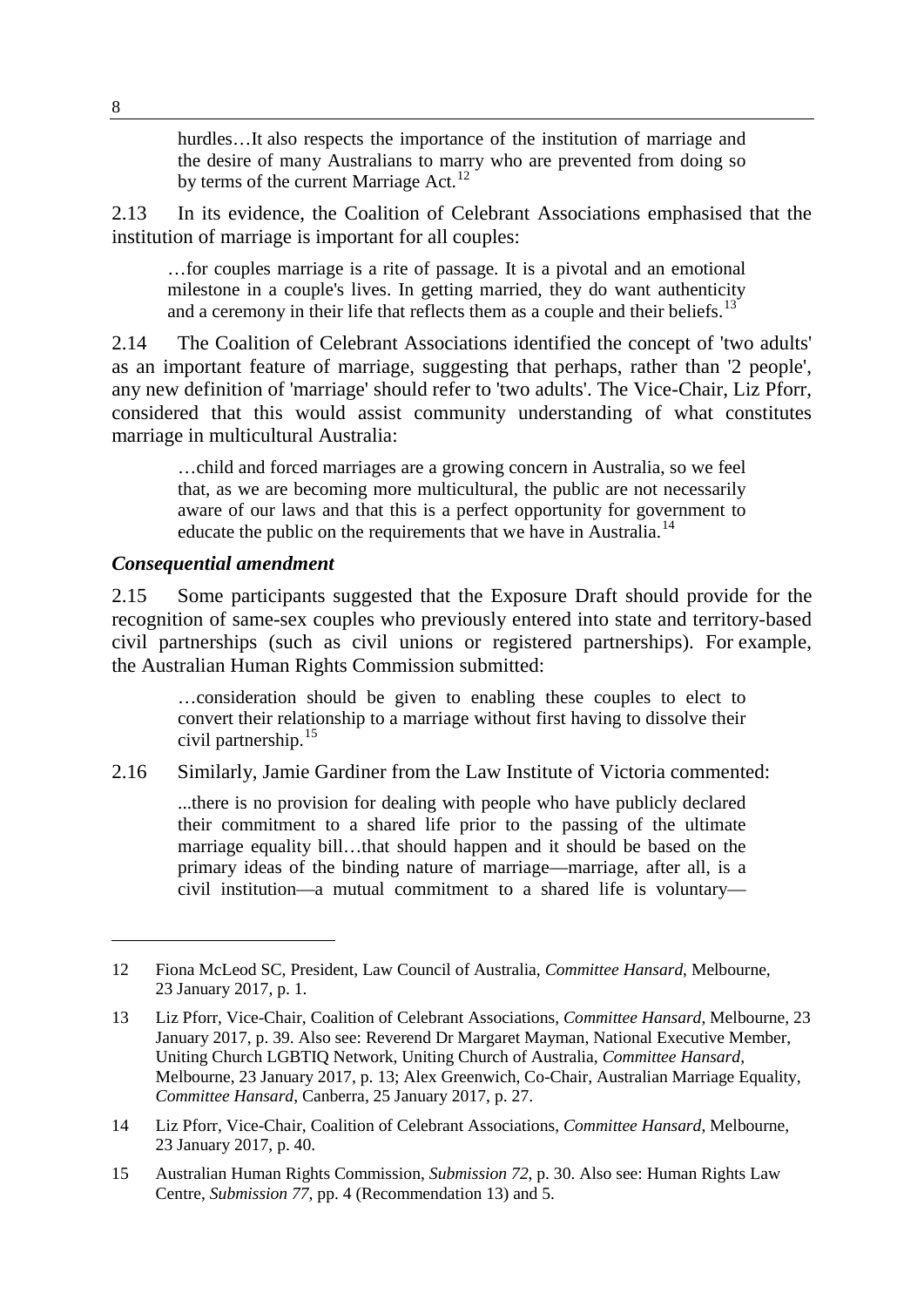obviously the usual rules about not already being married to someone else or not marrying your brothers and sisters—that it be public and that it be marriage for life.<sup>[16](#page-4-0)</sup>

#### *Consideration of transgender and intersex in the Exposure Draft*

2.17 Although the proposal intends to allow for marriage not determined by sex or gender, <sup>[17](#page-4-1)</sup> some submitters and witnesses noted that the inclusive approach to marriage is not reflected throughout the remainder of the Exposure Draft, including in its title. For example, Dale Park from the Victorian Gay and Lesbian Rights Lobby said:

…inclusive language should be reflected throughout the bill and that the recommended title of the bill, same-sex marriage, be changed so it is inclusive for trans and gender-diverse people.<sup>[18](#page-4-2)</sup>

2.18 Sally Goldner from Transgender Victoria highlighted a concern that the Exposure Draft does not appear to consider transgender specific issues—such as the circumstances of a person who has undergone recognised gender reassignment and is legally allowed to marry, compared to someone who has not:

We have a term within the trans and gender diverse community for people who have completed their journey and perhaps do not want to talk about the first part of their life, and we call it 'in stealth'...the exemptions would not apply to someone in stealth but someone who was more either visual in terms of their presentation or perhaps was not in stealth would face discrimination. So it actually creates total lack of equality and it almost creates two classes of transgender people.<sup>[19](#page-4-3)</sup>

2.19 Organisation Intersex International Australia (OII) expressed the view that intersex voices are not often heard in the marriage debate. However:

There are very significant distinctions between the very different ways that we understand ourselves and the ways that others see us. Intersex people are born with physical or biological sex characteristics that do not fit the typical definitions for male or female bodies…The notion of biology is often taken for granted and taken as a given. But the experience of intersex people shows that the concepts of biology and normality, when it comes to being male or female, are quite deeply flawed. The consequences of those constructs are particularly damaging for our population. So I hope that the committee and the parliament will choose to reject a civil marriage basis

<span id="page-4-0"></span><sup>16</sup> Jamie Gardiner, Member of LIVout, Law Institute of Victoria, *Committee Hansard*, Melbourne, 23 January 2017, p. 5. Also see: pp. 6–7.

<span id="page-4-1"></span><sup>17</sup> Attorney-General's Department, *Submission 78*, p. 2.

<span id="page-4-2"></span><sup>18</sup> Dale Park, Co-Convenor, Victorian Gay and Lesbian Rights Lobby, *Committee Hansard*, Melbourne, 23 January 2017, p. 30.

<span id="page-4-3"></span><sup>19</sup> Sally Goldner, Executive Director, Transgender Victoria, *Committee Hansard*, Melbourne, 23 January 2017, p. 33. Other witnesses agreed that transgender specific issues are not addressed in the Exposure Draft Bill: for example: Professor Neil Foster, C*ommittee Hansard*, Sydney, 24 January 2017, p. 16; Elizabeth Wing, Acting President, Anti-Discrimination Board of New South Wales, *Committee Hansard*, Sydney, 24 January 2017, p. 16.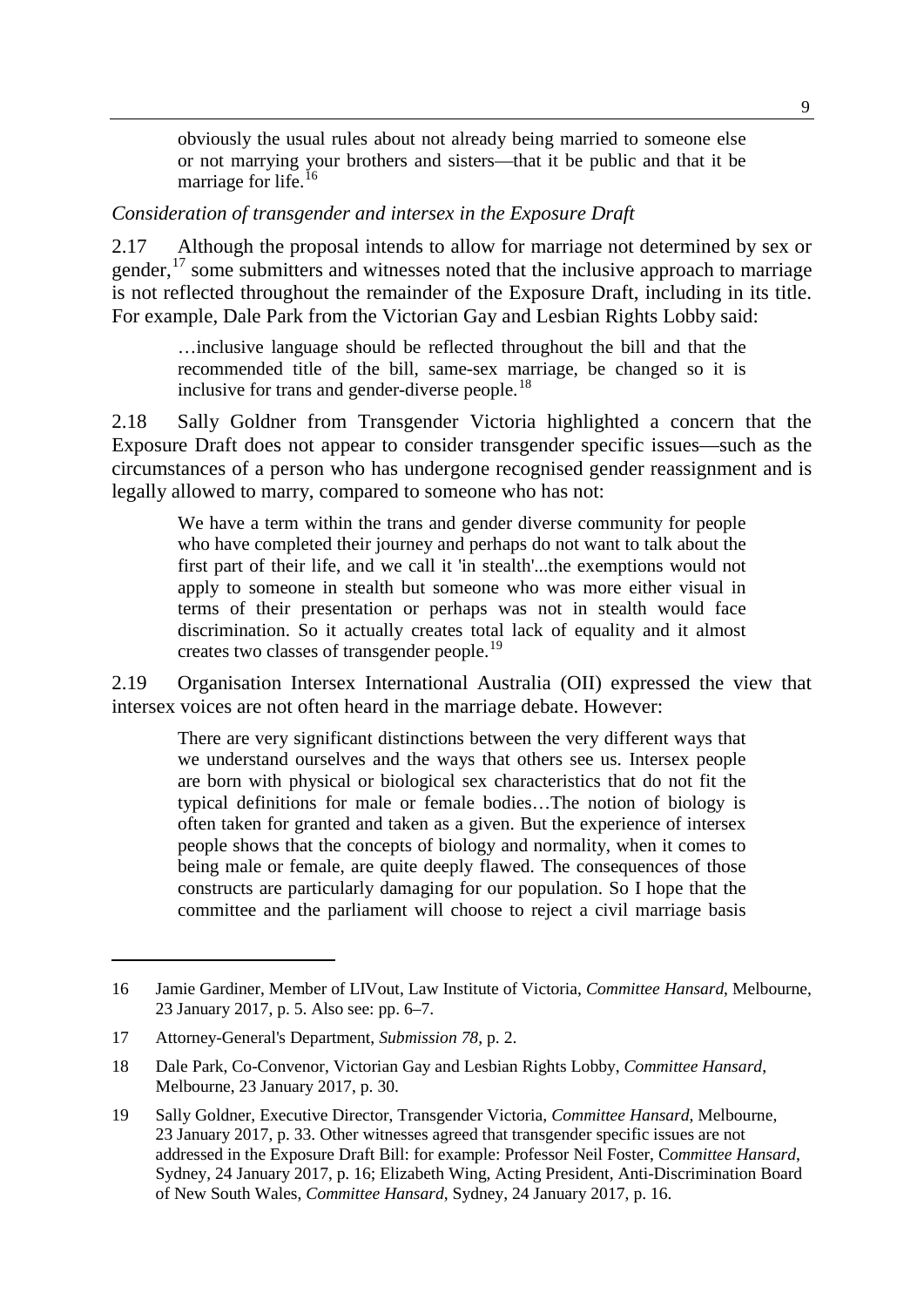that is based upon biology and instead choose to look at the relationship of two adult people regardless of who they are. $^{20}$  $^{20}$  $^{20}$ 

## *Committee view*

2.20 The committee supports the use of '2 people' as the appropriate definition to broaden access to marriage for all Australian adults. An Explanatory Memorandum should be used to confirm the intention that this definition is to include transgender and intersex persons.

# **Exemption for ministers of religion**

2.21 Item 5 in Part 1 of Schedule 1 proposes to replace section 47 of the Marriage Act with new section 47. At present, section 47 enables ministers of religion to refuse to solemnise a marriage without breaching any obligation in Part IV of the Marriage Act or the protections against discrimination contained in Divisions 1 and 2 in Part II of the *Sex Discrimination Act 1984* (Cth) (Sex Discrimination Act).

2.22 Proposed new section 47 would be similar to section 47, except that new paragraph (3)(a) would expressly provide for ministers of religion to distinguish same-sex marriages:

(3) A minister of religion may refuse to solemnise a marriage despite any law (including this Part) if:

(a) the refusal is because the marriage is not the union of a man and a woman; and

(b) any of the following applies:

(i) the refusal conforms to the doctrines, tenets or beliefs of the religion of the minister's religious body or religious organisation;

(ii) the refusal is necessary to avoid injury to the religious susceptibilities of adherents of that religion;

(iii) the minister's conscientious or religious beliefs do not allow the minister to solemnise the marriage.

# *'Not the union of a man and a woman'*

2.23 An overwhelming majority of submitters and witnesses recognised the right of ministers of religion to solemnise marriages in accordance with their religion.<sup>[21](#page-5-1)</sup> With reference to religious freedom, Professor Neil Foster told the committee:

I thoroughly support the provisions of this bill which deal with supporting religious freedom in the context of changing the law on marriage. $^{22}$  $^{22}$  $^{22}$ 

2.24 The Hon. Penny Sharpe MLC, Member of the NSW Parliamentary Working Group on Marriage Equality agreed:

<span id="page-5-0"></span><sup>20</sup> Morgan Carpenter, Co-Executive Director, Organisation Intersex International Australia, *Committee Hansard*, Canberra, 25 January 2017, pp. 23 and 28.

<span id="page-5-1"></span><sup>21</sup> For example: Australian Human Rights Commission, *Submission 72*, p. 14.

<span id="page-5-2"></span><sup>22</sup> Associate Professor Neil Foster, *Committee Hansard*, Sydney, 24 January 2017, p. 48.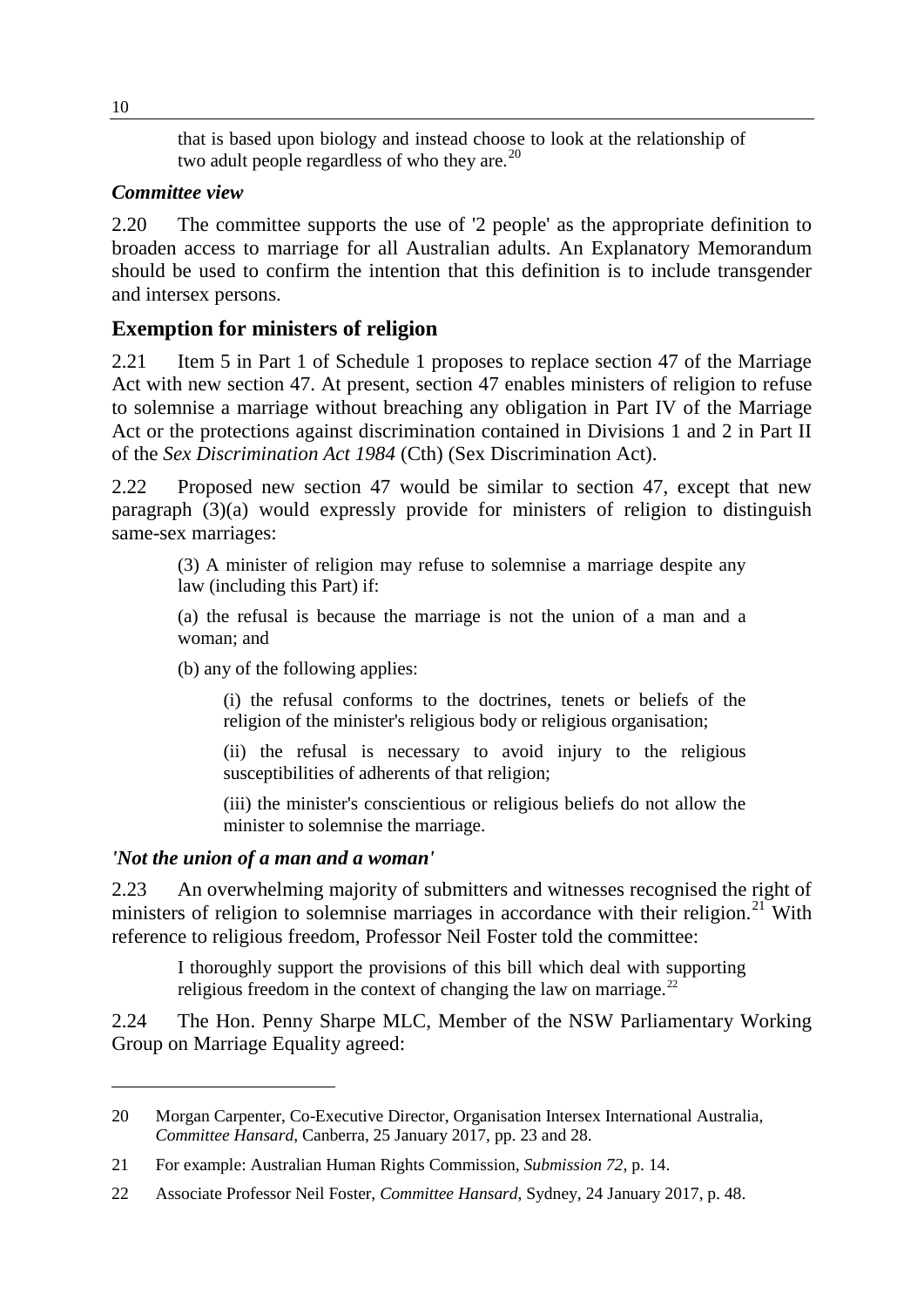[W]e support allowing ministers of religion to perform religious marriage ceremonies per the doctrines, tenants or beliefs of the ministers' religion.<sup>[23](#page-6-0)</sup>

2.25 Similarly, the Law Council of Australia submitted:

The Law Council, Law Institute of Victoria and the Queensland Law Society support the protection of religious freedom and considers it reasonable to allow ministers of religion to conduct religious marriage ceremonies in accordance with the tenets and doctrines of their religion.<sup>[24](#page-6-1)</sup>

2.26 The LGBTI Legal Service submitted:

…religious freedom is very important to many Australians and…it should be protected. This proposal to give the ministers the power to conduct religious marriage ceremonies in accordance with the doctrines of their religion is reasonable. $^{25}$  $^{25}$  $^{25}$ 

2.27 However, there was limited support for proposed new paragraph  $47(3)(a)$ , with many arguing that it would be discriminatory in breach of both international and domestic law. Amnesty International, for example, submitted:

Given the primary position of religious ministers as keepers and teachers of their faith, such an exception is appropriate and in accordance with Article 18 of the [*International Covenant on Civil and Political Rights*]. However, such an exception should not apply especially to same-sex or otherwise non-heterosexual marriages. The exemption should apply to all marriages. To attach the exemption only to marriages that are not between a man and a woman is inexplicable and discriminatory.<sup>[26](#page-6-3)</sup>

2.28 Dr Luke Beck, a constitutional law academic at Western Sydney University, submitted that proposed paragraph 47(3)(a) would permit religiously-motivated discrimination against same-sex couples only:

If [proposed new section 47] was directed at protecting religious freedom for ministers of religion then para (a) would not be included. Why not delete para (a) and allow ministers of religion to refuse to solemnise the marriage of any couple to which they have religious objections? Why can't a minister of religion discriminate based on conscientious religious beliefs against a couple that includes a divorcee? Or discriminate based on conscientious religious beliefs against an interracial couple? Or discriminate based on conscientious religious beliefs against a couple including a person not of the same religion as the minister?<sup>[27](#page-6-4)</sup>

<span id="page-6-0"></span><sup>23</sup> Hon. Penny Sharpe MLC, Member, NSW Parliamentary Working Group on Marriage Equality, *Committee Hansard*, Sydney, 24 January 2017, p. 40.

<span id="page-6-1"></span><sup>24</sup> Law Council of Australia, *Submission 74*, p. 8.

<span id="page-6-2"></span><sup>25</sup> For example: LGBTI Legal Service, *Submission 40*, p. [2].

<span id="page-6-3"></span><sup>26</sup> Amnesty International, *Submission 46*, p. 5.

<span id="page-6-4"></span><sup>27</sup> Dr Luke Beck, *Submission 52*, p. 2. Also see: LGBTI Legal Service, *Submission 40*, p. [3]; Victorian Gay and Lesbian Rights Lobby, *Submission 34*, p. [2], which both argued that the proposed provision would introduce a new ground for discrimination.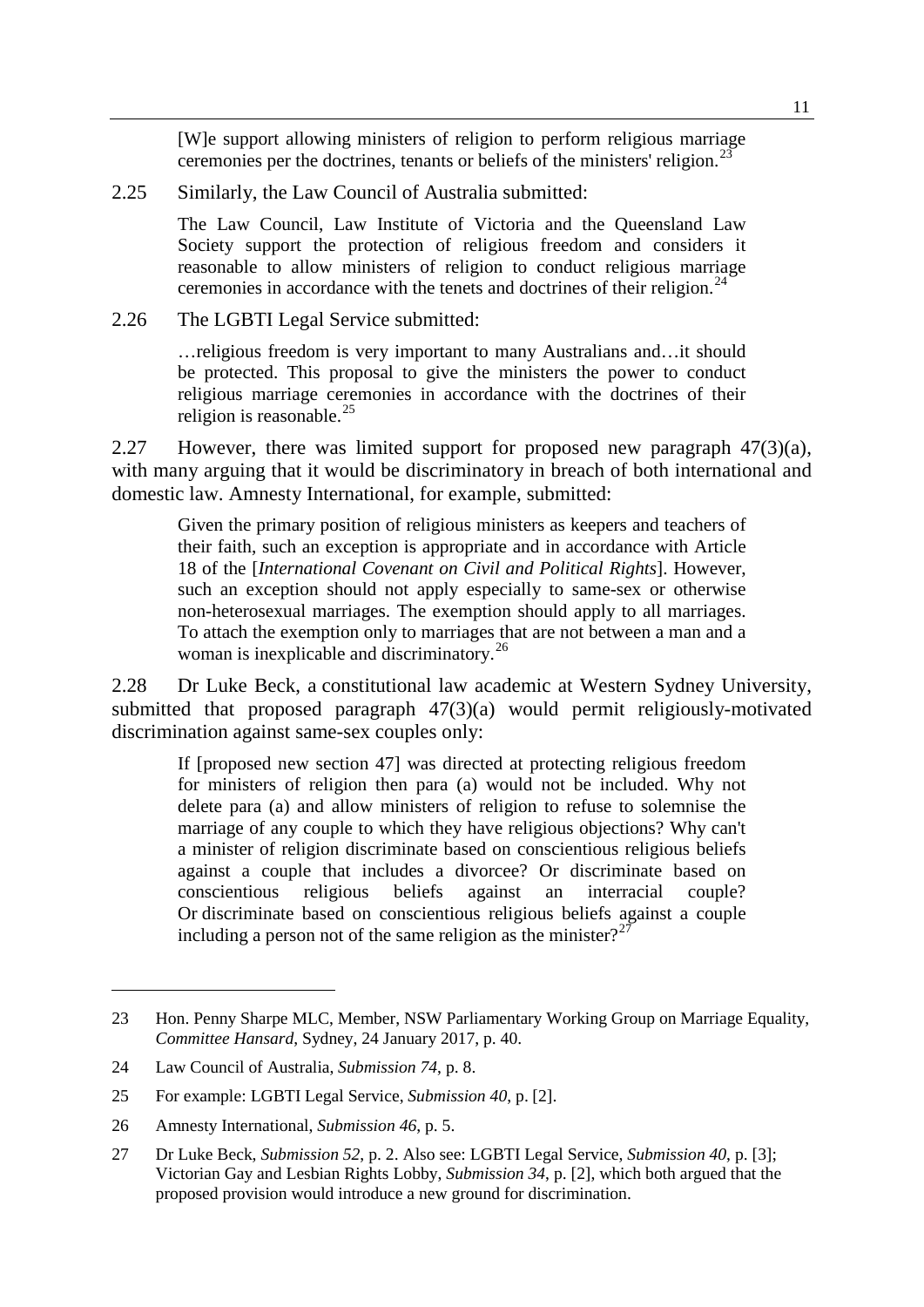2.29 Dr Beck argued also that proposed new paragraph 47(3)(a) would discriminate between religious groups by proposing exemptions only for those religions that have objections to same-sex marriages:

By limiting the religious exemptions to the case of same-sex relationships, the bill is in effect playing favourites among religious groups. The bill says to people that if your religion objects to same-sex marriage, you get a special exemption from the ordinary legal rules but if your religion objects to other types of marriages then tough luck—you do not get a special exemption. I cannot see the rationale underlying that. By playing favourites among religions like this, the legislation may also run into constitutional difficulties.[28](#page-7-0)

2.30 The committee notes that definitions of 'sex' vary between the Commonwealth, states and territories, and legal definitions can differ from religious or doctrinal definitions. This means that the current drafting which limits religious exemptions to "same sex couples" would not apply to all marriages that some religious doctrines would regard as same-sex regardless of the fact that a person has changed legal sex or because they have biological attibutes in variance to their legal sex.

2.31 The committee notes also that marriage celebrants are currently referred to the Australian Government's *Guidelines on the Recognition of Sex and Gender* to support the substantiation of a person's sex, however the definition of 'sex' in these documents may vary from those held by state registry offices.<sup>[29](#page-7-1)</sup>

## *Current protection for ministers of religion*

2.32 As the inquiry was examining proposed new section 47, submitters and witnesses did not comment on current section 47, except to argue that, in view of its breadth, the existing provision already protects the religious freedom of ministers of religion.[30](#page-7-2) Fiona McLeod SC said:

…there is no case for the need to further entrench this protection in law to include in an act whose intention is to protect people from discrimination an

<span id="page-7-0"></span><sup>28</sup> Dr Luke Beck, *Committee Hansard*, Sydney, 24 January 2017, p. 48. Dr Beck stated that any constitutional problems could be avoided by removing proposed new paragraph 47(3)(a) from the Exposure Draft Bill: Dr Luke Beck, answer to question on notice (received 27 January 2017), pp. 2–3.

<span id="page-7-1"></span><sup>29</sup> Australian Government, *Guidelines on the Recognition of Sex and Gender*, July 2013, revised November 2015, [https://www.ag.gov.au/Publications/Documents/AustralianGovernmentGuidelinesontheRecogn](https://www.ag.gov.au/Publications/Documents/AustralianGovernmentGuidelinesontheRecognitionofSexandGender/AustralianGovernmentGuidelinesontheRecognitionofSexandGender.PDF) [itionofSexandGender/AustralianGovernmentGuidelinesontheRecognitionofSexandGender.PDF](https://www.ag.gov.au/Publications/Documents/AustralianGovernmentGuidelinesontheRecognitionofSexandGender/AustralianGovernmentGuidelinesontheRecognitionofSexandGender.PDF) (accessed 13 February 2017).

<span id="page-7-2"></span><sup>30</sup> For example: Anti-Discrimination Board of NSW, *Submission 36*, pp. [1–2]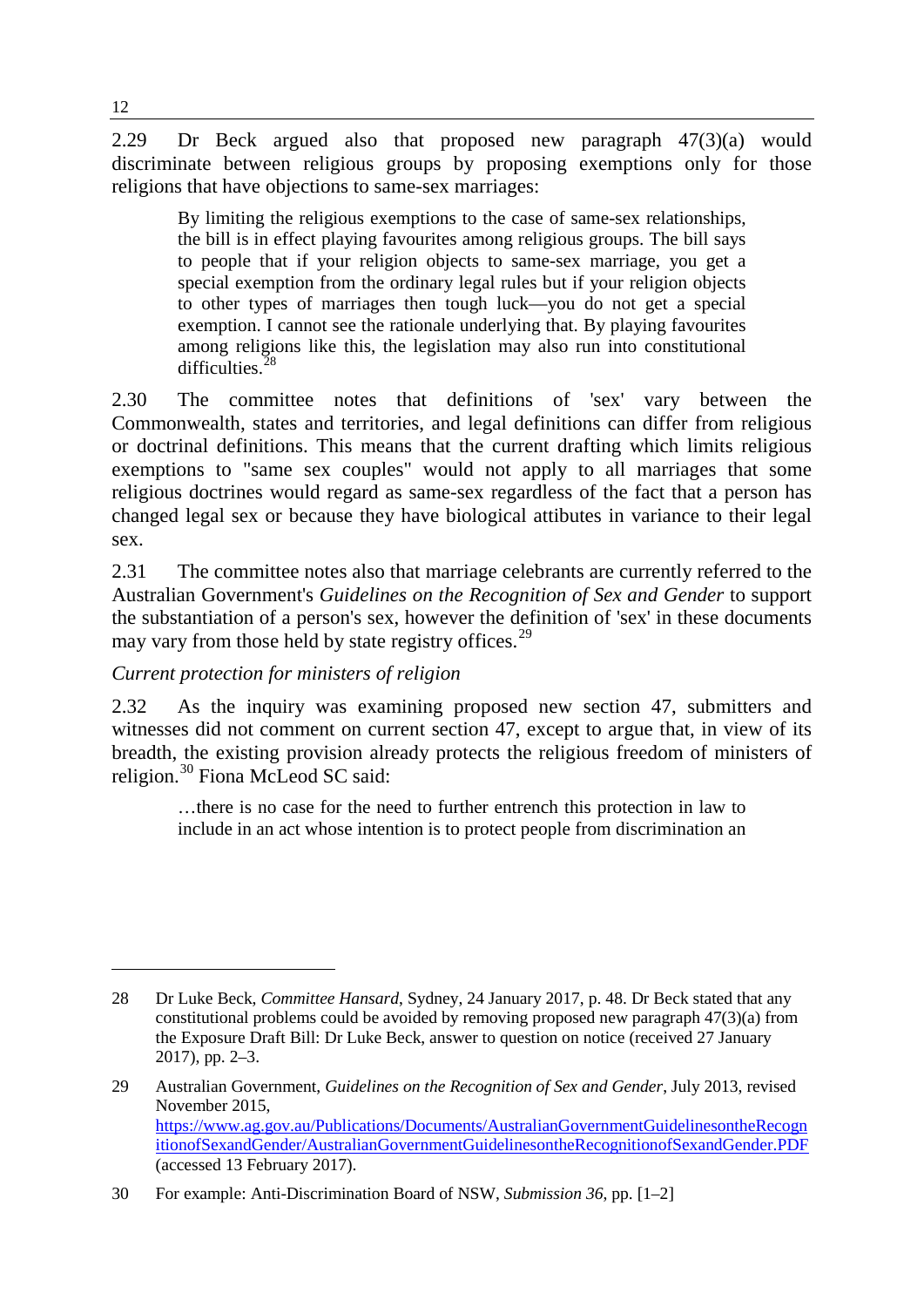express discriminatory provision that a minister of religion is not obliged to solemnise a marriage that is not between a man and a woman.<sup>[31](#page-8-0)</sup>

2.33 Some submitters and witnesses expressed the view that proposed new paragraph 47(3)(a) would entrench discrimination against LGBTI persons. For example, the Law Council of Australia submitted:

The Queensland Law Society and Law Institute of Victoria are of the view that not only are the amendments to this section unnecessary, they serve to further entrench discrimination against same-sex couples and/or transgender and intersex couples. They are of the view that, in stating that ministers are not bound to solemnise 'marriage that is not a union of a man and a woman, the proposed provision unnecessarily isolates and contributes to the discrimination experienced by this group, contrary to the aims of the  $Ri11$ <sup>[32](#page-8-1)</sup>

2.34 The ACT Government considered that the legalisation of same-sex marriage should be a process to address systemic and formal exclusionary barriers LGBTIQ persons experience within the community. However:

…it appears that the proposed legislation seeks to formalise existing institutional prejudices and discrimination into law rather than remove them…Adding a reference specifically to gender…is unnecessary with respect to ministers of religion and entrenches discrimination by singling out one kind of relationship.  $33$ 

<span id="page-8-0"></span><sup>31</sup> Fiona McLeod SC, President, Law Council of Australia, *Committee Hansard*, Melbourne 23 January 2017, p. 2. Also see: Jamie Gardiner, Member of LIVout, Law Institute of Victoria, *Committee Hansard*, Melbourne, 23 January 2017, p. 5. Thomas Clark also noted the inconsistency between the legislative objective and proposed exemption in relation to marriage celebrants: Director of Law Reform, LGBTI Legal Service, *Committee Hansard*, Melbourne, 23 January 2017, p. 37.

<span id="page-8-1"></span><sup>32</sup> Law Council of Australia, *Submission 74*, p. 9. Also see: Benjamin Oh, Chair of Advisory Board, Australian Catholics for Equality, *Committee Hansard*, Melbourne, 23 January 2017, p. 12; Rosh Pinah, *Submission 127*, pp. 2–4, which both commented that discrimination exists not only in society but also within religious hierarchies.

<span id="page-8-2"></span><sup>33</sup> ACT Government, *Submission 19*, p. [3].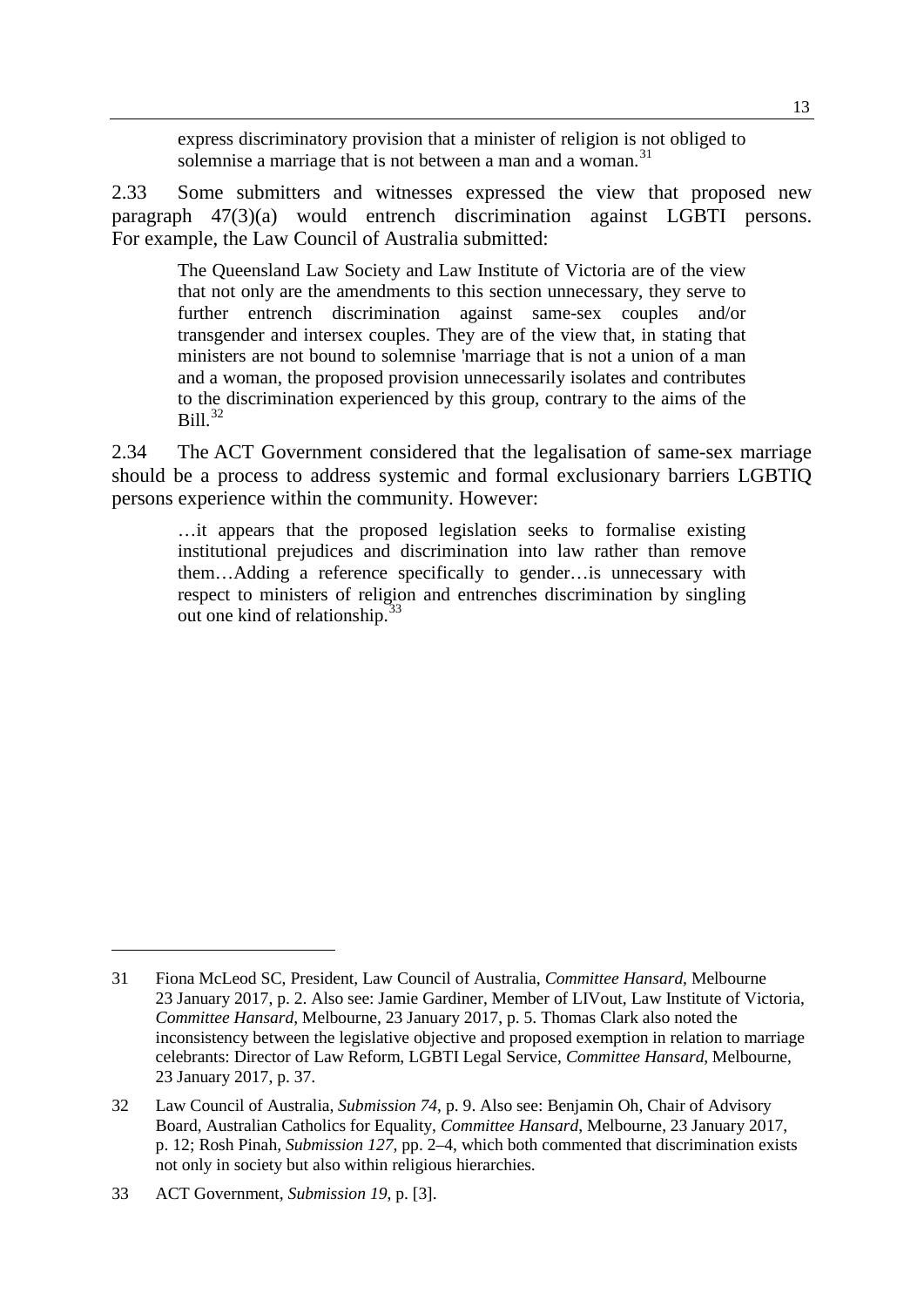2.35 Others participants stated that the effect of the proposed new paragraph (and others that similarly single out same-sex couples) would be to convey a message that same-sex relationships are not quite as equal as other relationships. Dr Beck submitted, for example:

A marriage equality law, which one would think is aimed at eliminating discrimination faced by gay people, should not single out gay people for different and lesser treatment. The proposed marriage equality law would convey a message that gay people are still not quite as equal in the eyes of Australian law as other members of the community. $34$ 

2.36 As more fully set out in chapter three, other submitters drew upon international law under the *International Covenant on Civil and Political Rights* (ICCPR) and in the European context that states that to adopt a definition of 'marriage' as being between a man and a woman is not discriminatory, and thus does not enliven equality discourse.

## *Department response*

2.37 The Attorney-General's Department advised that the intention of proposed new paragraph 47(3)(a) is to confine the broad exemptions that currently exist in federal anti-discrimination law:

If we remove paragraph (a) the effect of that, we think, would be to create a very broad religious exemption which would apply across the board…You might, for example, find yourself in a situation where a religious body holds a belief that marriage is only for the purposes of procreation. In that case, where a person has a disability that means they are unable to procreate, the religious body could say it is not going to solemnise their marriage because it believes marriage is for the purposes of procreation. What would happen in that instance is that you are expanding out to a broader religious exemption than currently exists in discrimination law.<sup>[35](#page-9-1)</sup>

2.38 However, a number of submitters proposed alternative ways of addressing the concerns of the Attorney-General's Department, including by removing the words 'despite any law', and allowing the *Disability Discrimination Act 1992* (Cth) and *Racial Discrimination Act 1975* (Cth) to continue to override the Marriage Act, as they do now.[36](#page-9-2)

<span id="page-9-0"></span><sup>34</sup> Dr Luke Beck, *Submission 52*, p. 2.

<span id="page-9-1"></span><sup>35</sup> Andrew Walter, Assistant Secretary, Civil Law Unit, Attorney-General's Department, *Committee Hansard*, Canberra, 25 January 2017, p. 38. It was noted that the proposed provision could be redrafted so as not to target certain relationships. Also see: Attorney-General's Department, which offered the same rationale in relation to proposed new subsection 47B(1): answer to question on notice (received 3 February 2017), p. 2.

<span id="page-9-2"></span><sup>36</sup> Australian Human Rights Commission, *Submission 72*; Human Rights Law Centre, *Submission 77*.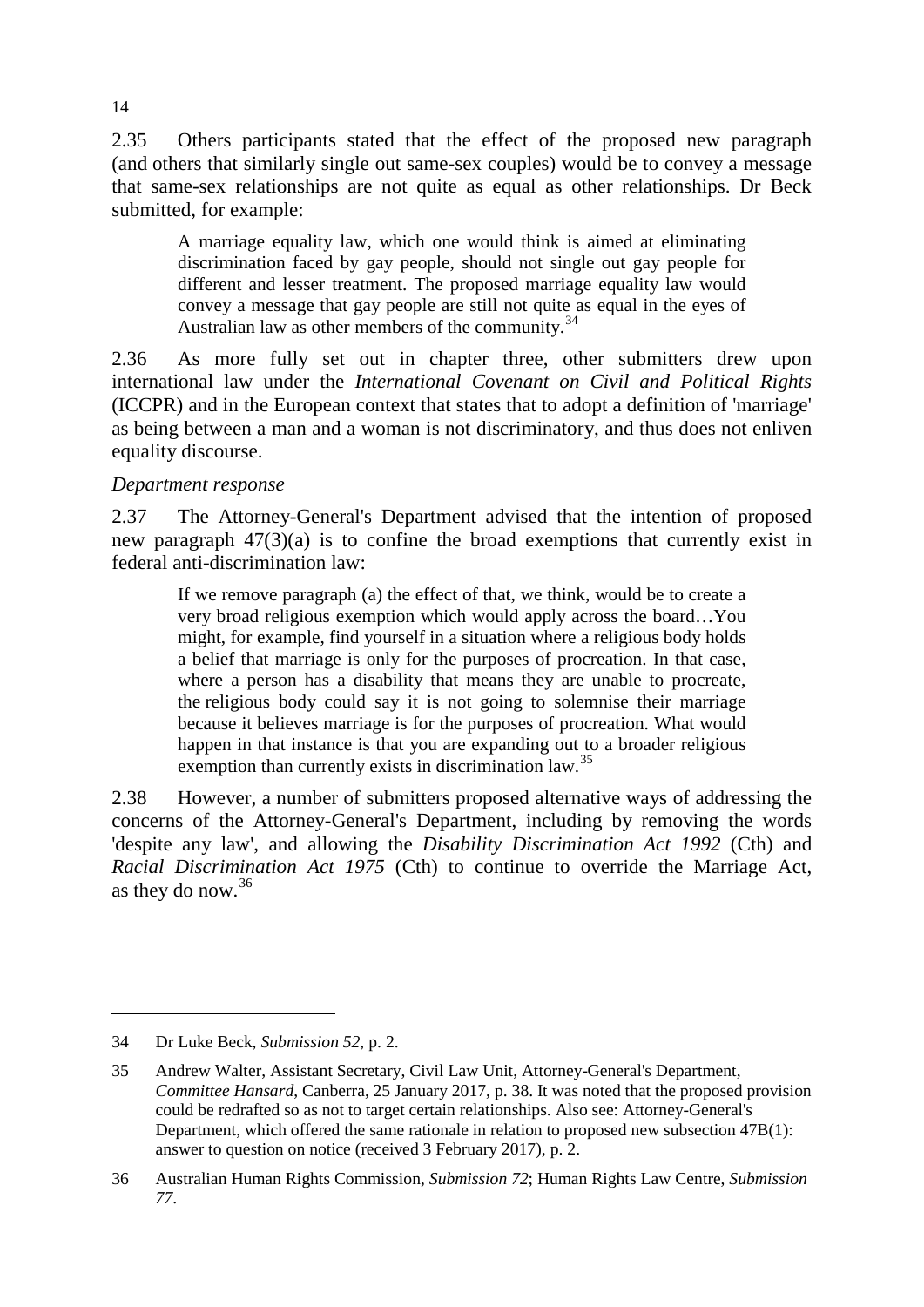## *Committee view*

2.39 The committee acknowledges that there is broad agreement for ministers of religion to have a right to refuse to solemnise a marriage that is not in accordance with their religion.

2.40 The committee notes that some submitters and witnesses did not support legislative exemptions that protect actions or refusals because 'the marriage is not the union of a man and a woman'. The committee considers that such exemptions would explicitly discriminate against same-sex couples, while limiting also the doctrinal reasons for discrimination. For these reasons, should a parliament consider introducing marriage equality, the committee supports the removal of these terms from proposed paragraph  $47(3)(a)$  and also from proposed paragraph  $47A(1)(a)$ .

2.41 In relation to proposed paragraph  $47(3)(a)$ , the committee recognises that section 47 of the Marriage Act provides the broadest and strongest protection for ministers of religion. For example, this provision already allows ministers of religion to refuse to marry people who are divorced or who have undergone gender transition and have legally changed sex.

2.42 In addition, the committee heard that proposed new paragraph 47(3)(b) is not consistent with paragraph 37(1)(d) of the Sex Discrimination Act. The proposed provision would introduce a new ground for exemption—'conscientious or religious beliefs'—that could conflict with anti-discrimination law and create a dangerous precedent, as well as juridical complications for the states and territories who are responsible for upholding the anti-discrimination law. The committee considers that the intersection of federal, state and territory law is a complex matter that should be considered further, if a parliament introduces a marriage equality bill.

# **Exemption for marriage celebrants**

2.43 There are three types of celebrants authorised to solemnise marriages under Part IV of the Marriage Act ('authorised celebrants'):

- ministers of religion (registered under Subdivision A of Division 1);
- state and territory officers (registered under Subdivision B of Division 1); and
- marriage celebrants (registered under Subdivision C of Division 1).

2.44 Marriage celebrants include civil celebrants and independent religious celebrants. According to the Attorney-General's Department, there are a small number of independent religious celebrants (538) who are authorised to conduct both civil and religious marriages:

These authorised celebrants would be required, when solemnising a religious marriage, to solemnise the marriage in accordance with 'any form or ceremony recognised as sufficient' for the purposes of their religious body or religious organisation. When solemnising a civil marriage,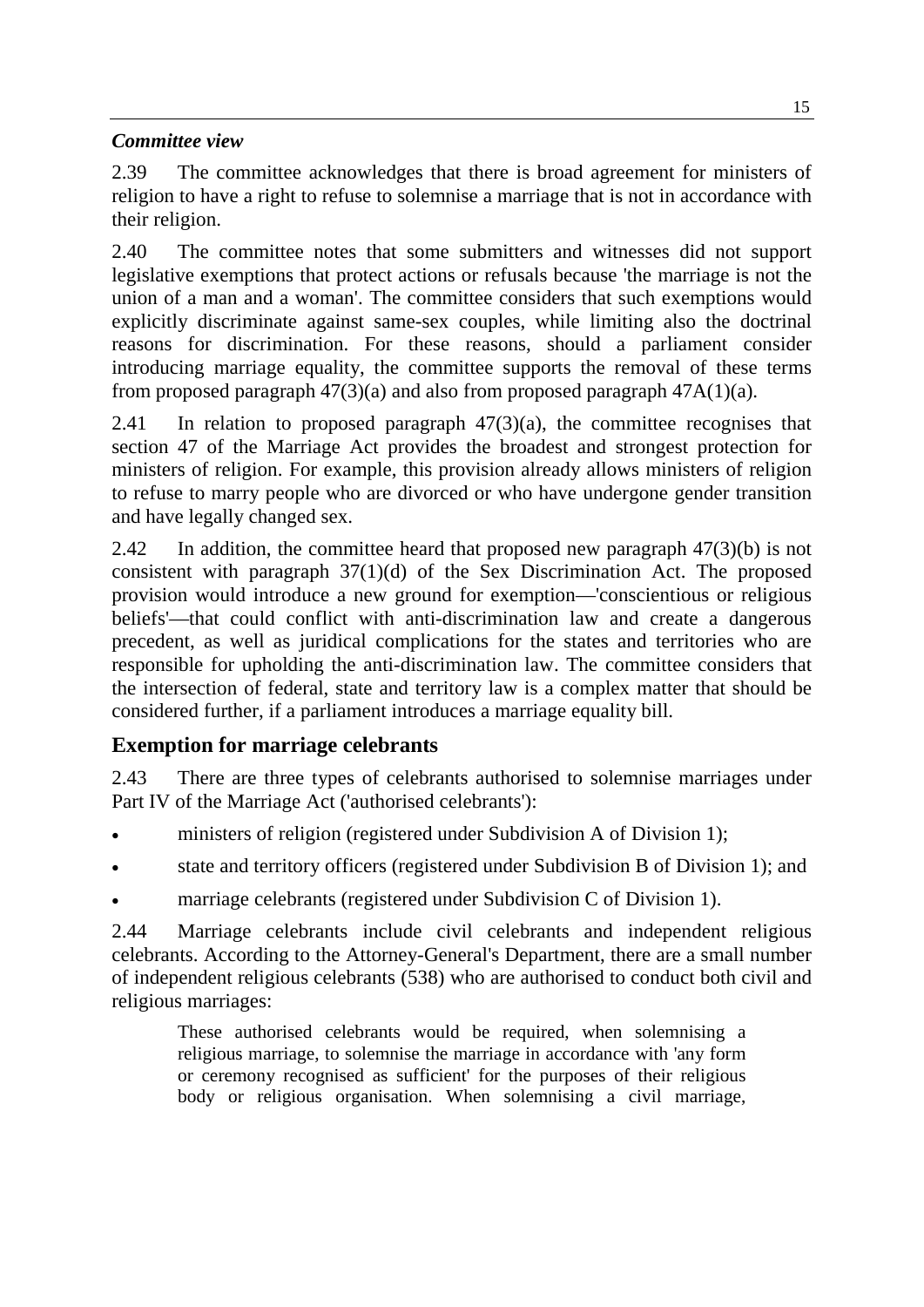the vows provided by subsection 45(2) of the *Marriage Act* would be used $^{37}$  $^{37}$  $^{37}$ 

2.45 Item 6 in Part 1 of Schedule 1 proposes to insert new section 47A into the Marriage Act, to provide marriage celebrants with a right to refuse to solemnise same-sex marriages:

(1) A marriage celebrant (not being a minister of religion) may refuse to solemnise a marriage despite any law (including this Part) if:

(a) the refusal is because the marriage is not the union of a man and a woman; and

(b) the marriage celebrant's conscientious or religious beliefs do not allow the marriage celebrant to solemnise the marriage.

2.46 However, some submitters and witnesses contended that the two classes of 'marriage celebrants' are distinct from one another and should not be treated identically. In particular, some argued that civil celebrants should not be provided with an exemption, allowing them to opt out of solemnising same-sex marriages.

#### *Civil celebrants performing a public service*

2.47 Some submitters supported proposed new subsection 47A(1), arguing that marriage celebrants have an individual right to freedom of conscience and religion.<sup>[38](#page-11-1)</sup> For example, Mark Fowler submitted:

The international religious freedom protections contained at Article 18 of the ICCPR are not limited to religious corporations, they extend to individuals within society, regardless of their affiliation with any recognised religious institution. To require celebrants who hold a conscientious or religious belief about marriage to solemnise a marriage would amount to a burden upon the exercise of their rights pursuant to Article 18 of the ICCPR.<sup>[39](#page-11-2)</sup>

2.48 Many other submitters supported the exemption being granted and grounded their arguments in the obligations Australia has to protect the religious freedom of individuals under international law. These arguments are more completely set out in chapter three.

2.49 The Attorney-General's Department submitted that the proposed provision is to ensure that marriage celebrants have 'a protection analogous to that for ministers of religion'.[40](#page-11-3)

<span id="page-11-0"></span><sup>37</sup> Attorney-General's Department, answer to question on notice (received 3 February 2017), p. 4. Also see: Kimberley Williams, Principal Legal Officer, Marriage Law and Celebrant Section, Attorney-General's Department, *Committee Hansard*, Canberra, 25 January 2017, p. 37.

<span id="page-11-1"></span><sup>38</sup> For example: Professor Patrick Parkinson, *Submission 76*, p. 6; Australian Federation of Civil Celebrants, *Submission 47*, p. [2].

<span id="page-11-2"></span><sup>39</sup> Mark Fowler, *Submission 57*, p. 13.

<span id="page-11-3"></span><sup>40</sup> Attorney-General's Department, answer to question on notice (received 3 February 2017), p. 3.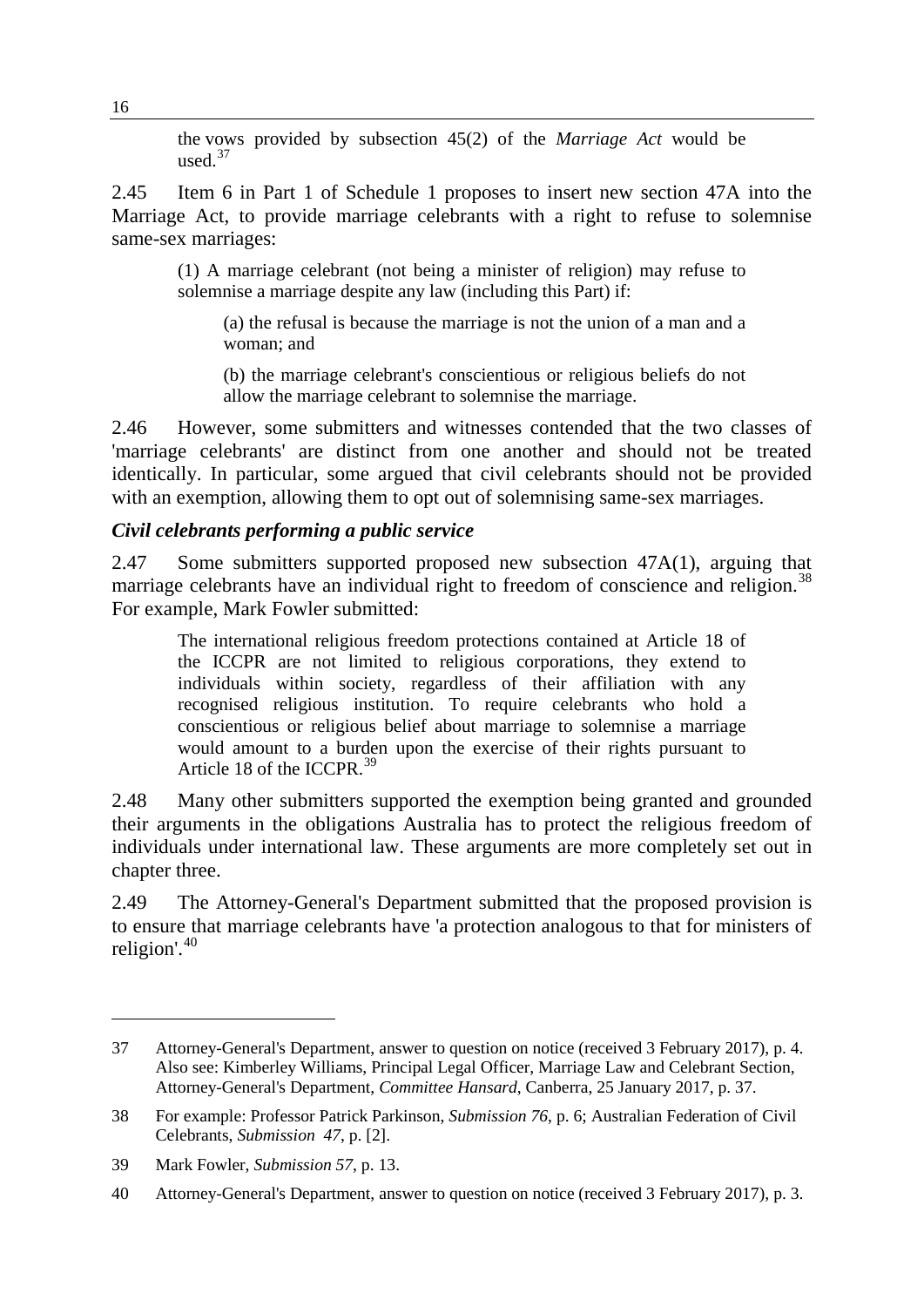2.50 The Australian Federation of Civil Celebrants expressed the views of some of their members on whether there was a need for protection for celebrants who may refuse to solemnise marriages on conscientious, or religious grounds:

While not unanimous, the AFCC supports the insertion of the proposed new Section 47A to provide for those Commonwealth-registered marriage celebrants opposed to same-sex marriage (according to their own conscientious or religious beliefs) to refuse or decline to solemnise such marriages.<sup>[41](#page-12-0)</sup>

2.51 Anna Brown from the Human Rights Law Centre focused particularly on proposed new paragraph  $47A(1)(b)$ , saying that the introduction of 'conscientious' belief' as a justification for discrimination is 'the most dangerous idea' in the Exposure Draft:

The idea that a personal moral view could be used to treat someone unfairly because of a particular attribute strikes at the very heart of the rationale for our discrimination laws to begin with, which is all about ensuring equal treatment regardless of particular personal attributes. Introducing a justification for discrimination on the basis of a personal moral view is giving a blank cheque to discriminate. $42$ 

2.52 The Coalition of Celebrant Associations stated that there is no justification for the proposal, as marriage celebrancy is a public service where personal considerations are not relevant. Liz Pforr added that legislation is not necessary to deal with those instances where a celebrant feels that they cannot marry a couple:

…there are objections that we may have to a couple that come to us and there are ways that we can say, 'We are unavailable and, by the way, I can give you the name of somebody who I feel will do a conscientious, beautiful ceremony for you'.<sup>[43](#page-12-2)</sup>

2.53 The Human Rights Law Centre agreed that this type of practice occurs all the time, including for ministers of religion, but emphasised the importance of such practice not occurring on a discriminatory basis. Anna Brown used the example of where an objection might be grounded on age disparity:

What the law needs to do is make sure that that refusal is not on a discriminatory basis. If that minister said to that couple, 'I marry people all the time but I just don't feel comfortable marrying you two because I just feel like there is a power imbalance in this relationship,' then I think that is okay, and the law permits that. What the law does not permit is for either a civil celebrant or a minister of religion to say to that couple, 'I'm not

<span id="page-12-0"></span><sup>41</sup> Australian Federation of Civil Celebrants, *Submission 47*, p. 2.

<span id="page-12-1"></span><sup>42</sup> Anna Brown, Director, Advocacy and Strategic Litigation, Human Rights Law Centre, *Committee Hansard*, Canberra, 25 January 2017, p. 23.

<span id="page-12-2"></span><sup>43</sup> Liz Pforr, Vice-Chair, Coalition of Celebrant Associations, *Committee Hansard*, Melbourne, 23 January 2017, p. 39. Also see: Reverend Dr Margaret Mayman, National Executive Member, Uniting Church LGBTIQ Network, Uniting Church of Australia, *Committee Hansard*, Melbourne, 23 January 2017, p. 14.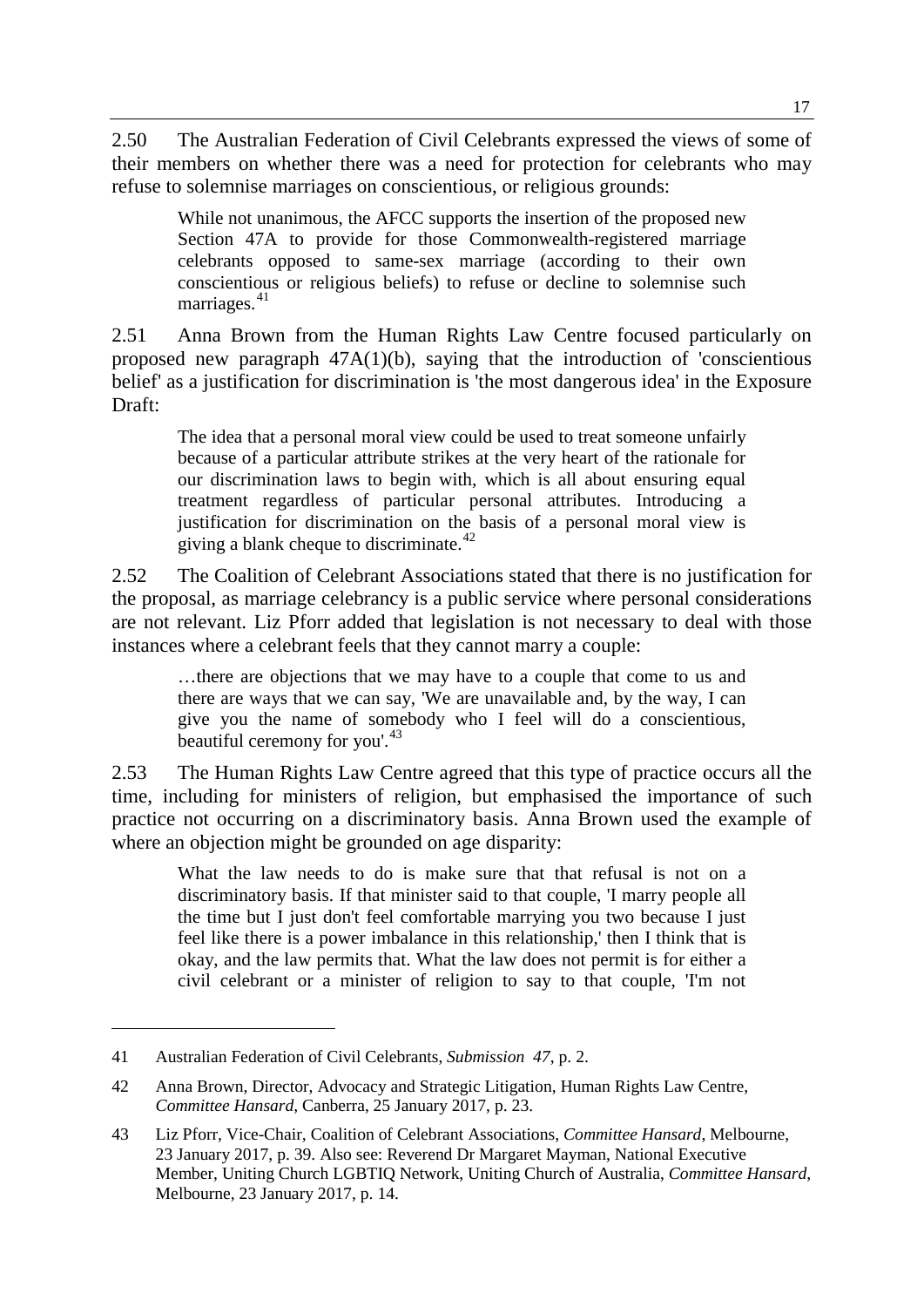marrying you because of your age,' unless the person is obviously a minor…that is where our law draws the line in terms of permissible conduct and…that is appropriate. $44$ 

#### *Chaplains*

2.54 Item 8 in Part 1 of Schedule 1 proposes to insert an example into section 81 of the Marriage Act, to clarify that a chaplain may refuse to solemnise a same-sex marriage where the refusal is based on the doctrines, tenets or beliefs of the chaplain's church or faith group.

2.55 The Human Rights Law Centre commented on this proposal, highlighting that members of the defence force serving overseas could be impacted, with their being no alternative persons authorised to solemnise a wedding ceremony under Australian law:

The impact on defence force members wanting to marry overseas is very different from marriages in Australia. When section 81 of the Marriage Act was drafted in 1961, a 'marriage officer' (i.e. Australian consular officials overseas) or a chaplain could solemnise marriages overseas. However, it appears that marriage officers were removed from the Marriage Act in 2002 at the request of the Department of Foreign Affairs and Trade '[d]ue to the high costs of providing such services overseas'.<sup>[45](#page-13-1)</sup>

## *A potential grandfather provision*

2.56 The Coalition of Celebrant Associations noted that there might be some civil celebrants (approximately three per cent of its members) who would not want to solemnise same-sex marriages and for whom an exemption based on 'conscientious or religious belief' might appropriately be accommodated in grandfathering provisions.<sup>[46](#page-13-2)</sup>

2.57 Other witnesses told the committee that they would not support such a proposal. For example, Lauren Foy from the New South Wales Gay and Lesbian Rights Lobby said:

At the end of the day, they have entered into an agreement to provide a civil service, and that is part of the agreement—in the same way that it is business. But, for them, also, they would be losing business…Out of the research that the civil celebrants did, I think that there were 500 people out of the 10,000 people surveyed who said that they would not do it. That is a very small proportion of civil celebrants who said that they would not. But I guess we are incredibly concerned, in particular, for people in rural and

<span id="page-13-0"></span><sup>44</sup> Anna Brown, Director, Advocacy and Strategic Litigation, Human Rights Law Centre, *Committee Hansard*, Canberra, 25 January 2017, p. 29. Also see: Professor Patrick Parkinson, *Committee Hansard*, Sydney, 24 January 2017, p. 55.

<span id="page-13-1"></span><sup>45</sup> Human Rights Law Centre, *Submission 77*, p. 20.

<span id="page-13-2"></span><sup>46</sup> Coalition of Celebrant Associations, *Submission 42*, p. 3. Also see: Brian Richardson, National President, Australian Federation of Civil Celebrants, *Committee Hansard*, Melbourne, 23 January 2017, p. 44; Professor Patrick Parkinson, *Committee Hansard*, Sydney, 24 January 2017, p. 55.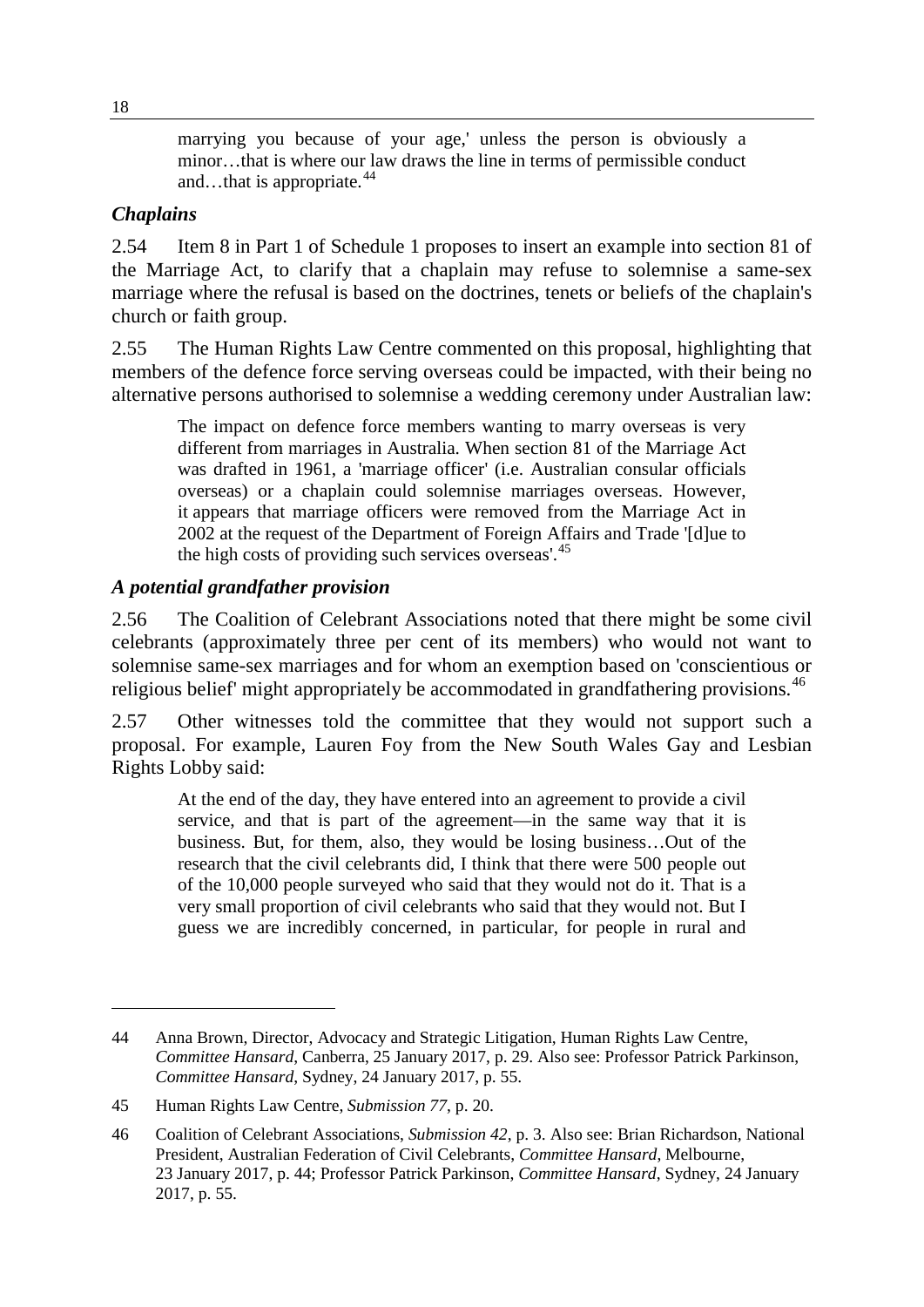regional areas—in small towns that have not so many businesses and not so many opportunities to access it. $47$ 

2.58 An officer from the Attorney-General's Department said that if grandfathering clauses were required, then the department would have to consider how that might work, including due to the existence of two regimes of civil celebrants.<sup>[48](#page-14-1)</sup>

2.59 The Human Rights Law Centre representative noted a common theme throughout the inquiry—that is, that the solemnisation of a marriage is a personal and intimate service, where same-sex couples can choose not to proceed with a celebrant whom they consider is not right for them:

It is not your typical: go to the milk bar and buy a loaf of bread and some milk. You want someone who fits your personal values and belief system to share a very special day with you as a couple. So, in those conversations, I think civil celebrants can make it clear if they have a particular conscientious or moral view on same-sex marriage, and same-sex couples can vote with their feet and make a decision. They know that they would still have the dignity of not being refused service because it is not lawful to do that, but they can make that choice and go to another civil celebrant.<sup>[49](#page-14-2)</sup>

2.60 Dr Sharon Dane agreed:

-

…same-sex couples are not likely to want someone to marry them who opposes their marriage. There are ways civil celebrants can let it be known that they are supportive of same-sex marriage, as there are many organisations—like accommodation places, travel, that say 'LGBTI friendly'—so there are ways of letting people know [subtly] that this celebrant is supportive and so that is where the business will go. It is not likely or it is highly unlikely or there are very small cases where someone would deliberately want to force a marriage celebrant to conduct their ceremony when they are disapproving.<sup>[50](#page-14-3)</sup>

2.61 An alternative to grandfathering provisions might be to develop an avenue for such celebrants to be registered as an 'independent religious celebrant'. While not many submitters explored this solution, the Human Rights Law Centre's Anna Brown identified this as a preferred approach:

<span id="page-14-0"></span><sup>47</sup> Lauren Foy, Co-Convenor, New South Wales Gay and Lesbian Rights Lobby, *Committee Hansard*, Sydney, 24 January 2017, p. 27. Also see: Rodney Croome, who argued that civil celebrants have not asked for any other form of grandfathered exemption: Just.Equal, *Committee Hansard*, Sydney, 24 January 2017, p. 28.

<span id="page-14-1"></span><sup>48</sup> Tamsyn Harvey, Acting First Assistant Secretary, Civil Justice Policy and Programmes Division, Attorney-General's Department, *Committee Hansard*, Canberra, 25 January 2017, p. 39.

<span id="page-14-2"></span><sup>49</sup> Anna Brown, Director, Advocacy and Strategic Litigation, Human Rights Law Centre, *Committee Hansard*, Canberra, 25 January 2017, p. 30.

<span id="page-14-3"></span><sup>50</sup> Dr Sharon Dane, *Committee Hansard*, Sydney, 24 January 2017, p. 25. Also see: Shelley Argent OAM, National Spokesperson, Parents and Friends of Lesbians and Gays, *Committee Hansard*, Sydney, 24 January 2017, p. 26, who commented that it would quickly be determined whether a celebrant was interested or not.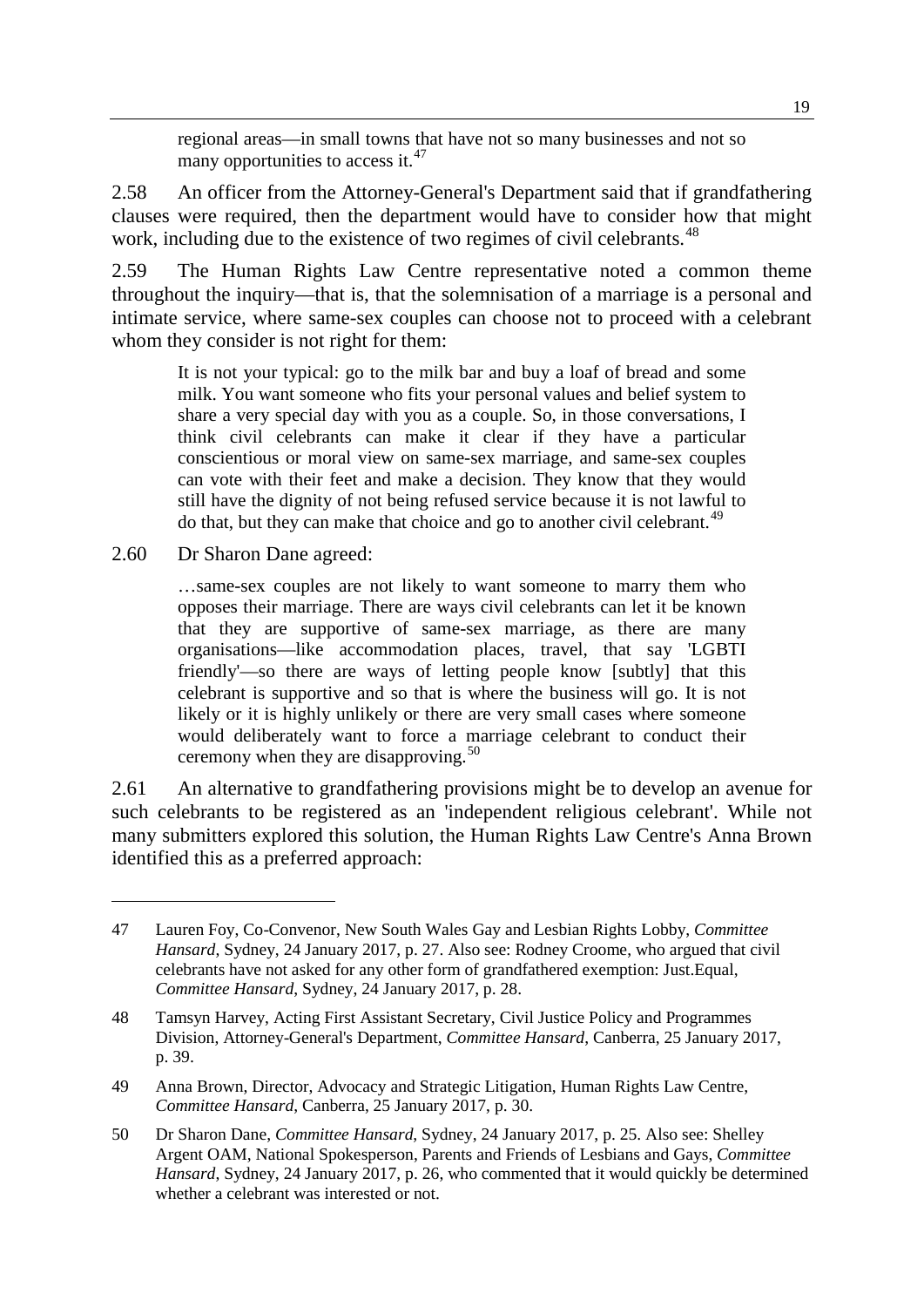So, if indeed we have people of faith performing civil ceremonies, I think it is more appropriate for them to somehow be brought in and be performing those ceremonies as religious ceremonies, because once you are in a civil institution I think civil law should apply. That is our argument around civil celebrants: it is a secular function on behalf of the state, established to provide an alternative to religious marriage. So, if those people of faith are performing ceremonies in accordance with their faith, then they need to be moved into another realm.<sup>[51](#page-15-0)</sup>

# *Conflation of civil celebrants and independent religious celebrants*

2.62 As noted above, Subdivision C of Division 1 of Part IV of the Marriage Act encompasses two kinds of marriage celebrants: civil celebrants and independent religious celebrants. The Coalition of Celebrant Associations recommended that these two classes of celebrant should be separated into two distinct categories.<sup>[52](#page-15-1)</sup>

2.63 For the purposes of the Exposure Draft, some witnesses agreed that proposed new subsection 47A(1) should provide a right for independent religious celebrants to refuse to solemnise same-sex marriages in accordance with their religion.<sup>[53](#page-15-2)</sup> For example, Professor Parkinson suggested that it might be easier to have:

…a definition which says that whatever exemptions are there for ministers of religion also apply to anybody who is pastoring any sort of faith community, anybody who is authorised by a faith community to celebrate marriages…I do not think that is difficult to draft. It is just that the structure of the Marriage Act as it is at the moment causes a lot of complexity.<sup>[54](#page-15-3)</sup>

2.64 Similarly, Dr Luke Beck suggested:

…the opening words of proposed section 47(3) could be amended to read: "Despite any law, a minister of religion (including a minister of religion who is registered as a marriage celebrant under Part IV Division 1 Subdivision C of this Act) may refuse…" or "Despite any law, a minister of religion (including a minister of religion who is not a minister of religion of a recognised denomination) may refuse…"'. [55](#page-15-4)

<span id="page-15-0"></span><sup>51</sup> Anna Brown, Director, Advocacy and Strategic Litigation, Human Rights Law Centre, *Committee Hansard*, Canberra, 25 January 2017, p. 32.

<span id="page-15-1"></span><sup>52</sup> Coalition of Celebrant Associations, *Submission 42*, p. [5]. Also see: Rationalist Society of Australia, which argued that it can be difficult to determine which marriage celebrants have religious beliefs: *Submission 4*, p. 3.

<span id="page-15-2"></span><sup>53</sup> Lee Carnie, Lawyer, Human Rights Law Centre, *Committee Hansard*, Canberra, 25 January 2017, p. 25.

<span id="page-15-3"></span><sup>54</sup> Professor Patrick Parkinson, *Committee Hansard*, Sydney, 24 January 2017, p. 55.

<span id="page-15-4"></span><sup>55</sup> Dr Luke Beck, answer to question on notice (received 27 January 2017), p. 4.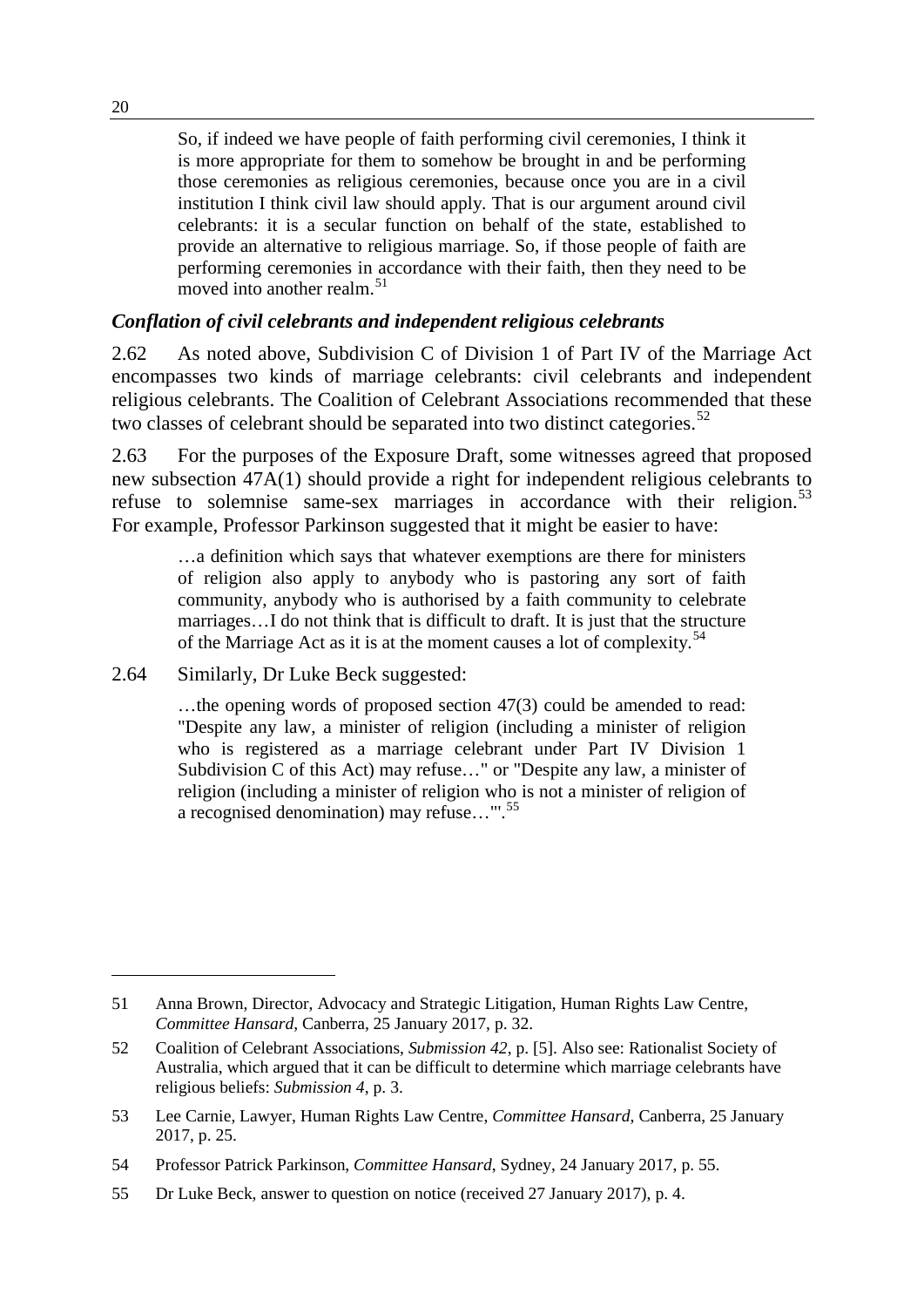#### *Department response*

2.65 The Attorney-General's Department advised that independent religious celebrants are encompassed by section 47 of the Marriage Act.<sup>[56](#page-16-0)</sup> Further, in answer to a question on notice, the department highlighted that there is a process for that celebrant's religious body or religious organisation to become a recognised denomination. For example, in 2015 the *Marriage (Recognised Denominations) Proclamation 2007* was amended, to allow for the recognition of 13 new recognised denominations:

Ministers belonging to these new recognised denominations who were registered as Commonwealth-registered marriage celebrants were encouraged to resign from the programme and seek registration with the relevant state or territory registry of births, death and marriage under Subdivision A of the *Marriage Act*. [57](#page-16-1)

#### *Consequential amendments*

-

2.66 Some submitters proposed an alternative approach of identifying those marriage celebrants who would be happy to solemnise same-sex marriages. Queensland lawyer Mark Fowler suggested that this distinction might assist in mitigating the 'affront' or potential harm to same-sex couples whom a marriage celebrant declines to marry:

How do we avoid the offence level? Is it possible to have on the register a demarcation of those persons who are willing to offer services to same-sex attracted persons in the context of marriage celebration so that we do not have a register that declares an affront to persons who are same-sex attracted of all the people who are not willing to do so? What we are doing is a positive declaration as opposed to a negative declaration.<sup>[58](#page-16-2)</sup>

2.67 Mark Fowler based this proposition on Article 18 of the ICCPR, which protects the religious freedom of not only religious institutions but also of individuals, and on the Article's associated Siracusa Principles, which, in setting out when a limitation of a right may be considered 'necessary', require that 'in applying a limitation, a state shall use no more restrictive means than are required'.

<span id="page-16-0"></span><sup>56</sup> Tamsyn Harvey, Acting First Assistant Secretary, Civil Justice Policy and Programmes Division, Attorney-General's Department, *Committee Hansard*, Canberra, 25 January 2017, pp. 36 and 37.

<span id="page-16-1"></span><sup>57</sup> Attorney-General's Department, answer to question on notice (received 3 February 2017), p. 3 (italics in the original). Also see: Attorney-General's Department, *Information Sheet– Recognised Denominations*, January 2016, [https://www.ag.gov.au/FamiliesAndMarriage/Marriage/Documents/Information-Sheet-](https://www.ag.gov.au/FamiliesAndMarriage/Marriage/Documents/Information-Sheet-Recognised-Denominations.pdf)[Recognised-Denominations.pdf](https://www.ag.gov.au/FamiliesAndMarriage/Marriage/Documents/Information-Sheet-Recognised-Denominations.pdf) (accessed 8 February 2017).

<span id="page-16-2"></span><sup>58</sup> Mark Fowler, *Committee Hansard*, Canberra, 25 January 2017, p. 20. Also see: Dr Greg Walsh, *Committee Hansard*, Sydney, 24 January 2017, p. 59.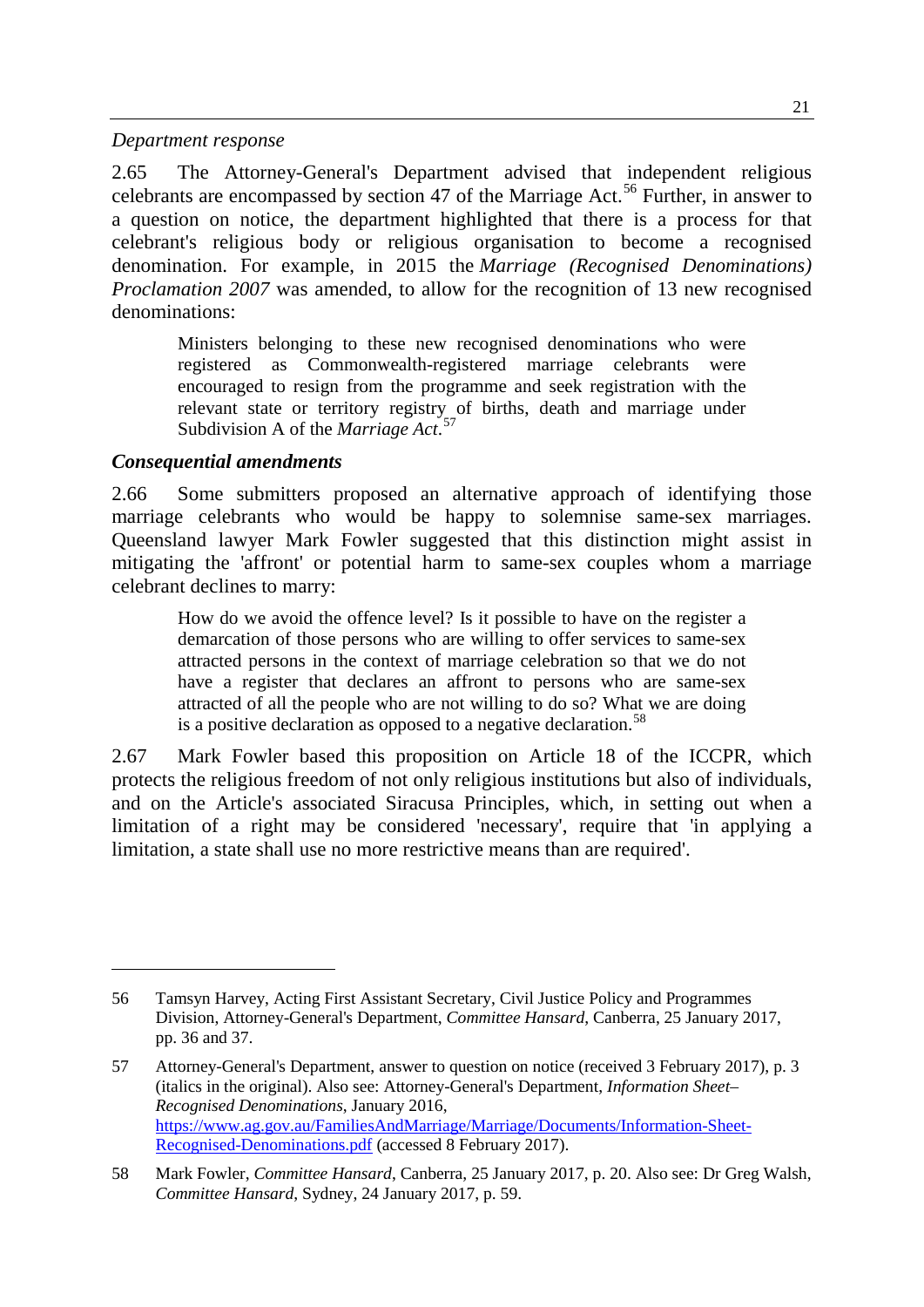2.68 A number of submitters and witnesses expressed support for some type of indicator on the register of authorised celebrants maintained by the Attorney-General's Department.[59](#page-17-0) Anna Brown from the Human Rights Law Centre said:

…the principle that businesses, religious organisations, civil celebrants or whatever we may be exempting should be transparent and advertise their intention to discriminate is very important...the principle that same-sex couples should be able to make an informed decision before they go to a service provider where they may experience discrimination is very important and is something to take regard of.<sup>[60](#page-17-1)</sup>

2.69 In evidence, the committee canvassed witnesses' views of an alternative option—that is, the concept of a 'single entry point' system as formulated by the Canadian Court of Appeal for Saskatchewan in the 2011 case of *Marriage Commissioners Appointed Under the Marriage Act (Re Marriage Commissioners)*. Under such a system, a couple seeking the services of a marriage commissioner (the equivalent of a civil celebrant) would deal direct with a central office:

In such a system, if the request for the services of a commissioner included information about the sorts of matters that might lead a commissioner to excuse himself or herself on religious grounds, then the religious beliefs of individual commissioners could be accommodated "behind the scenes" with the result that no couple would be denied services because of a consideration which would engage [the constitutional right to equality]…we were advised…that in Ontario, or in Toronto at least, a system along these lines is presently in place and operating.<sup>[61](#page-17-2)</sup>

2.70 Some witnesses were not supportive of the proposal. The Law Council of Australia explained:

…there is no proper basis for affording an exemption to civil celebrants. The proposed single entry point system is, in essence, concerned with the practical administration of such an exemption in State law; it is no answer to whether the exemption should be afforded in the first place. The Law Council also notes that the province of Saskatchewan, Canada ultimately did not adopt a single entry point system.<sup>[62](#page-17-3)</sup>

<span id="page-17-0"></span><sup>59</sup> For example: Liz Pforr, Vice-Chair, Coalition of Celebrant Associations, *Committee Hansard*, Melbourne, 23 January 2017, p. 43; Australian Human Rights Commission, *Submission 72*, p. 23.

<span id="page-17-1"></span><sup>60</sup> Anna Brown, Director, Advocacy and Strategic Litigation, Human Rights Law Centre, *Committee Hansard*, Canberra, 25 January 2017, p. 31.

<span id="page-17-2"></span><sup>61</sup> *Marriage Commissioners Appointed Under the Marriage Act (Re Marriage Commissioners)*, 2011 SKCA3 (CANLII) at para 85,<http://canlii.ca/t/2f6ng> (accessed 8 February 2017). The Court noted that the constitutional validity of a single point entry system would need to be assessed. Also see: Toronto Officiants,<http://www.torontoofficiants.com/> (accessed 8 February 2017).

<span id="page-17-3"></span><sup>62</sup> Law Council of Australia, answer to question on notice (received 30 January 2017), p. 5. Also see: Lee Carnie, Lawyer, Human Rights Law Centre, *Committee Hansard*, Canberra, 25 January 2017, p. 23.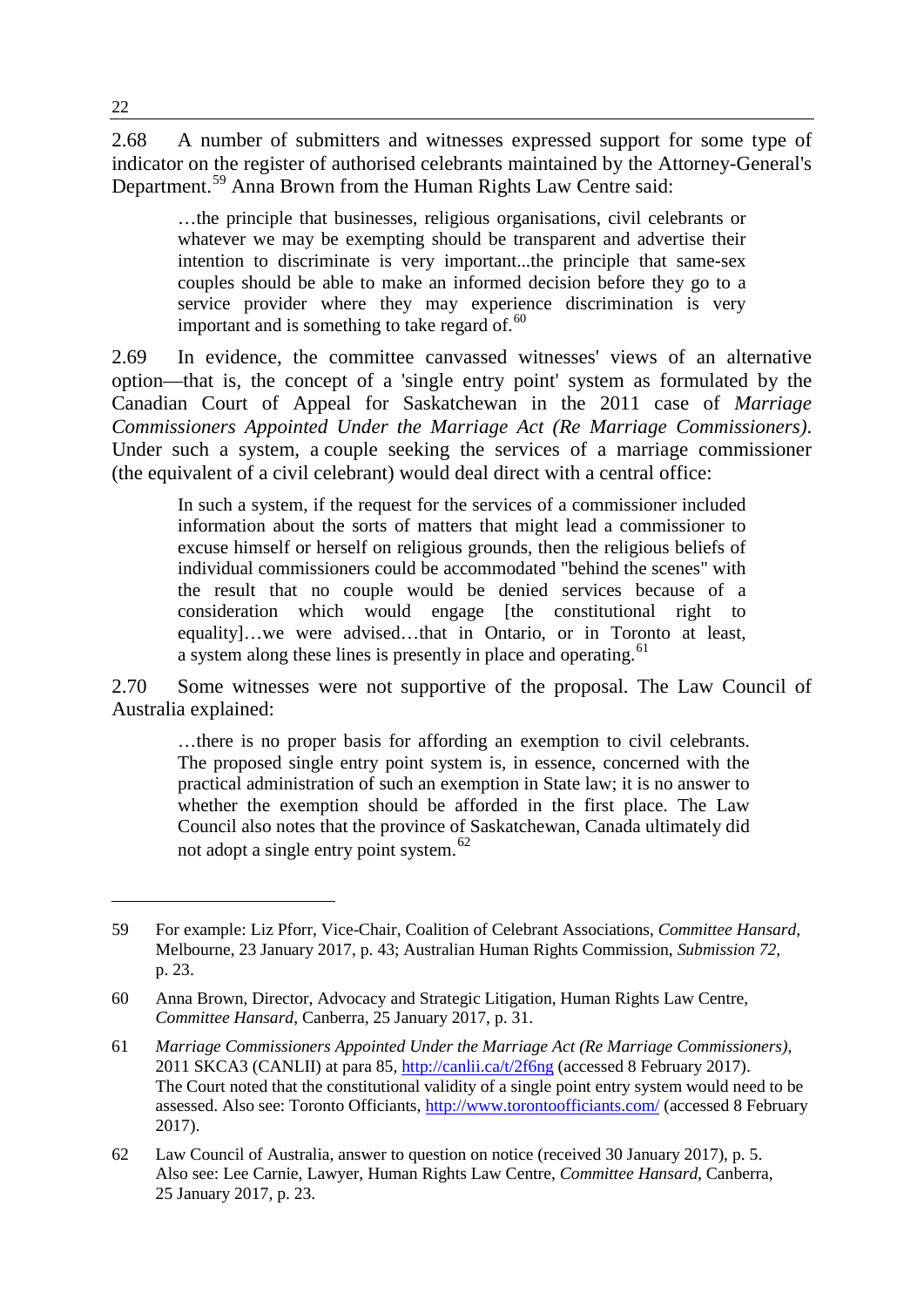2.71 However, Professor Foster did not agree with this conclusion, stating:

…the fact is that you do not necessarily park your religious freedom at the door when you enter the office. There is a recognition generally that religious freedom applies. For example, when someone who is a Muslim enters a job where they need some time off to go to prayer on a Friday or something like that, often there is an accommodation made because we recognise that people have those sorts of religious freedom rights...it is not true to say that simply entering the commercial sphere means that you automatically cleanse yourself of any religious beliefs or that society no longer recognises that you have religious freedom rights.<sup>[63](#page-18-0)</sup>

## *Committee view*

-

2.72 In relation to exemptions currently available to independent religious celebrants, the committee notes that there is an apparent inconsistency between evidence from the Attorney-General's Department and section 47 of the Marriage Act, which states that that provision applies to 'an authorised celebrant, being a minister of religion'. It would be helpful if this inconsistency were clarified.

2.73 The committee acknowledges that the current structure of Part IV of the Marriage Act is complex, particularly in relation to marriage celebrants registered under Subdivision C of Division 1. The committee heard that the two classes of celebrant within this subdivision should be clearly distinguished, to more readily identify those celebrants who are referred to as independent religious celebrants in this report.

2.74 Having found support for ensuring ministers of religion should be afforded the right to conduct marriages in accordance with their religious doctrines, tenets and beliefs, the committee believes this principle should be extended to the independent religious celebrants currently registered as 'marriage celebrants' under Subdivision C.

2.75 While evidence was given by the Attorney-General's Department that these independent religious celebrants are currently protected under section 47, the committee believes it would be clearer to amend the Marriage Act to create a new Subdivision D (Religious Marriage Celebrants), to create a new category of celebrant for independent religious celebrants with similar responsibilities that exist today under their inclusion in Subdivision C. However, they should explictly enjoy the protections afforded to ministers of religion.

2.76 The committee notes that there are a range of views about whether the Marriage Act should provide the remaining civil celebrants with a right to refuse to solemnise any marriage, including same-sex marriages. The committee acknowledges that, if an exemption were to be given, some participants supported an exemption that does not specify particular grounds for exercise of the right.

<span id="page-18-0"></span><sup>63</sup> Professor Neil Foster, *Committee Hansard*, Sydney, 24 January 2017, p. 18.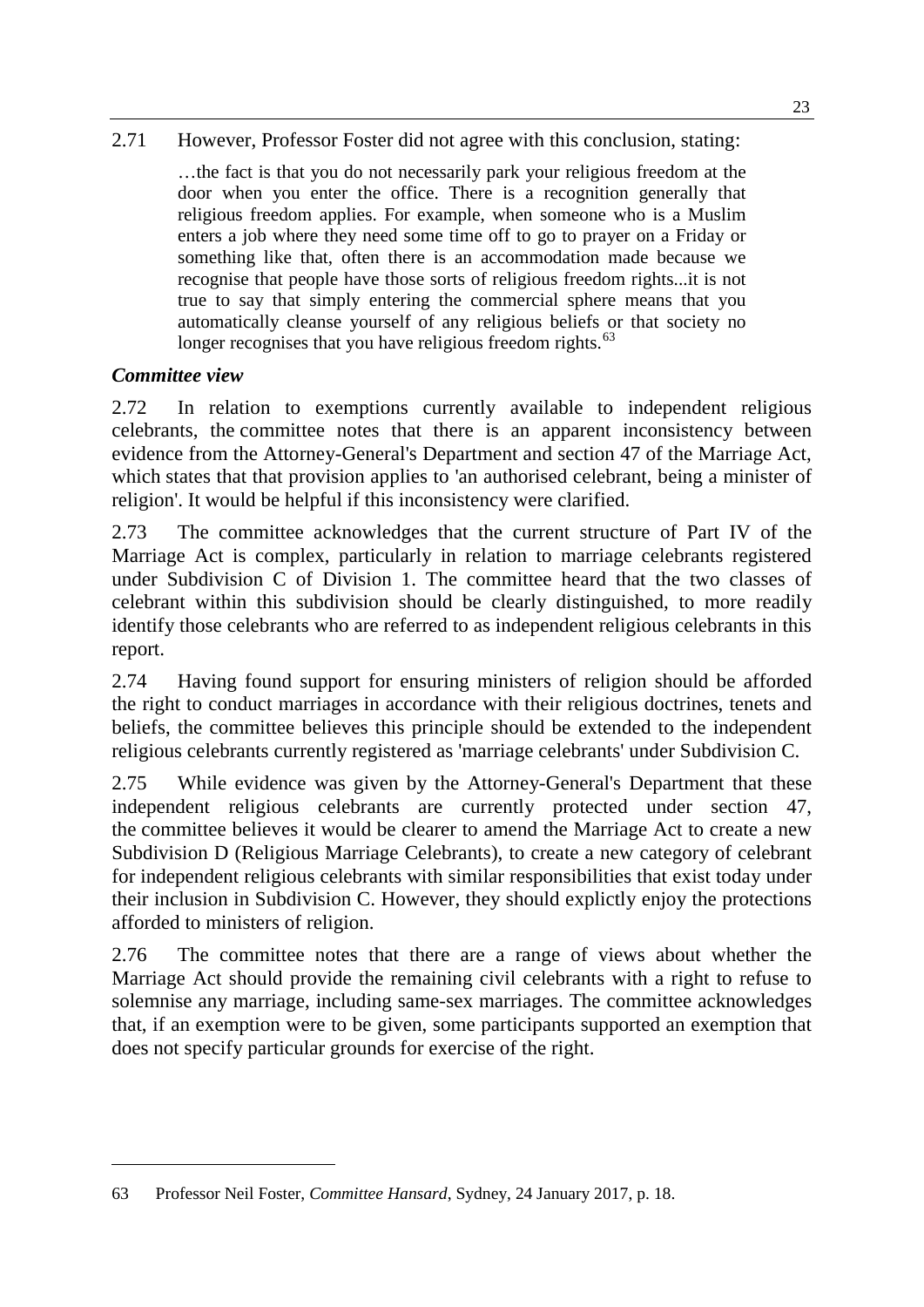2.77 The committee considers that civil celebrants are authorised to perform a function on behalf of the state and should be required to uphold Commonwealth law. That said, the committee heard evidence that some civil celebrants would feel compromised at having to solemnise a same-sex marriage if the law were changed and respects this position.

2.78 The committee proposes that consideration be given to affording a pathway for current civil celebrants to elect to transfer to a new Subdivision D (Religious Marriage Celebrants), allowing these celebrants the benefit of the protections afforded to ministers of religion and independent religious celebrants. This approach would provide a clear and easy to administer solution where all Subdivision D (Religious Celebrants) would be able to access protections for their religious views, while all remaining and future Subdivision C Marriage Celebrants would continue to provide non-discriminatory services.

2.79 The committee notes that, while some submitters and witnesses suggested that the Exposure Draft could include grandfathering clauses to protect civil celebrants with religious beliefs, the committee considers that such provisions would not be necessary with the creation of the suggested Subdivision D (Religious Marriage Celebrants).

2.80 In relation to military chaplains, the committee notes that the proposed amendment would not change the current law. Should a parliament consider introducing marriage equality in Australia, the committee suggests that the government consider reintroducing the concept of 'marriage officers' to facilitate the marriage of Australians overseas.

# **Exemption for a religious body or organisation**

2.81 Item 6 in Part 1 of Schedule 1 also proposes to insert new section 47B into the Marriage Act, to provide a 'religious body or a religious organisation' with a right to refuse to make a facility available, or to provide goods or services, for same-sex marriages:

(1) A religious body or a religious organisation may, despite any law (including this Part), refuse to make a facility available, or to provide goods or services, for the purposes of the solemnisation of a marriage, or for purposes reasonably incidental to the solemnisation of a marriage, if:

(a) the refusal is because the marriage is not the union of a man and a woman; and

(b) the refusal:

(i) conforms to the doctrines, tenets or beliefs of the religion of the religious body or religious organisation; or

(ii) is necessary to avoid injury to the religious susceptibilities of adherents of that religion.

# *Commercial activities and application of the ordinary law*

2.82 Participants in the inquiry expressed different views regarding support for granting a 'religious body or a religious organisation' a right to refuse facilities, goods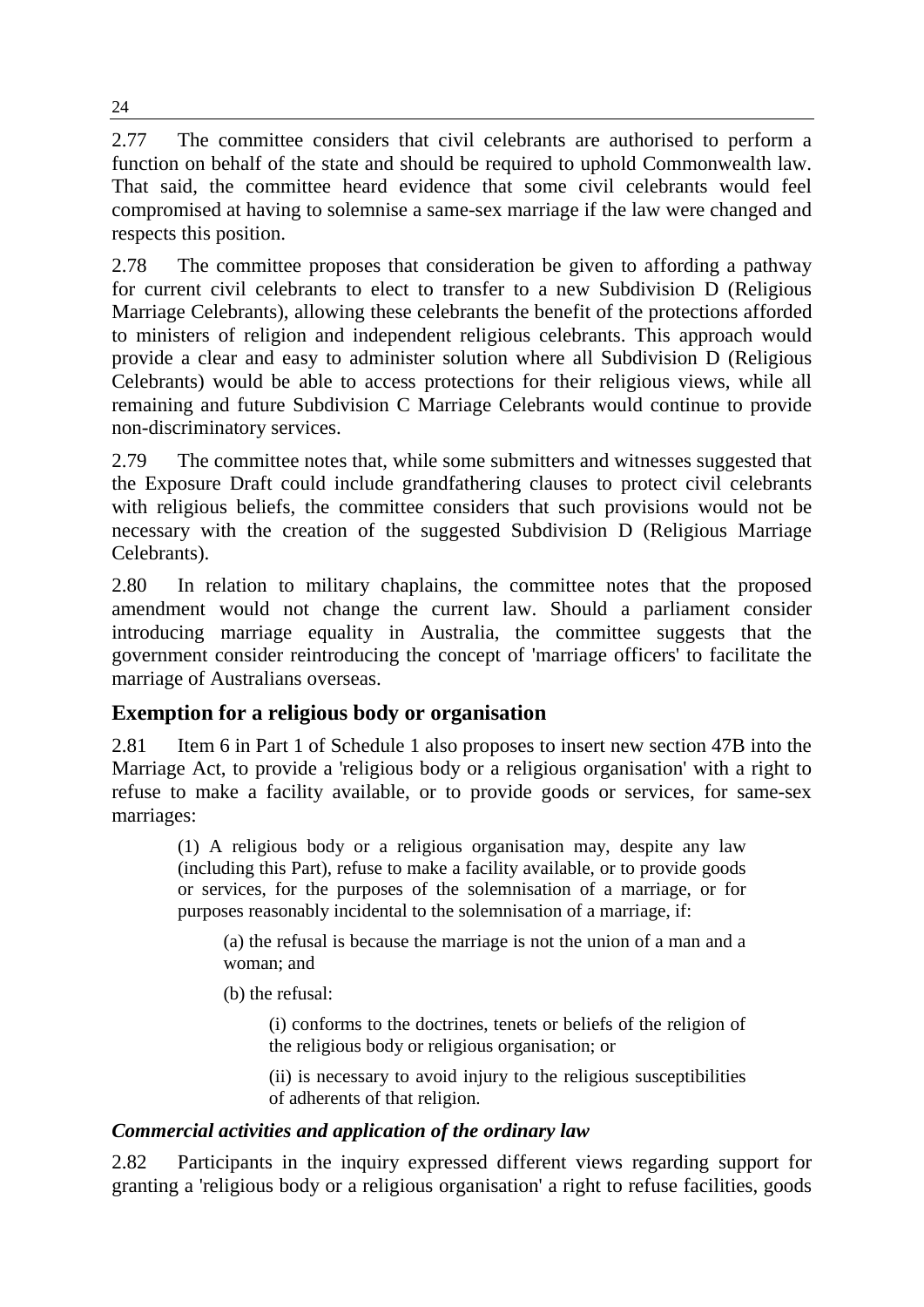or services for, or 'reasonably incidental to', same-sex marriages. Some argued that there is no demonstrable need for such an exemption. For example, Dr Beck submitted:

Religious bodies and organisations have carried on perfectly well until now even though there are, and have been for a long time, forms of marriage permitted by Australian law to which they have objections. There is no need for proposed s 47B. Proposed s 47B should be deleted from the Bill.<sup>[64](#page-20-0)</sup>

2.83 The Reverend Dr Margaret Mayman agreed:

…silence on these issues, such as currently exists in the '61 Marriage Act, does provide people the opportunity for sensible responses. Human nature being what it is, some people will refuse, but the point of this is that it should not be on the grounds of discrimination.<sup>[65](#page-20-1)</sup>

2.84 Other submitters stated that proposed new subsection 47B(1) goes beyond what is necessary to protect religious freedom.<sup>[66](#page-20-2)</sup> Similar to the argument that civil celebrants are public service providers, it was suggested that religious organisations who provide commercial services should be subject to the ordinary law. However, the Tasmanian Anti-Discrimination Commissioner conceded that this is a difficult line to draw:

…it is useful to think about it in terms of: is this something that is publicly available; is it offered to the public at large; and, if it is, then why should different rules apply to some people? We would not permit, for example, a person to refuse to hire such a venue to an Aboriginal couple or a mixed race couple on the basis that it might be somebody's religious objection to such a relationship—and that has certainly been the case in the past. We would not permit that, so why, if it is commercially available, if it is a commercial service, would we allow that kind of expression of religion to interfere with access to facilities? $67$ 

2.85 Some submitters and witnesses noted that, internationally, not many countries have provided exemptions for religious bodies in the provision of commercial services relating to same-sex marriages. Amnesty International told the committee that, in at least one comparable jurisdiction:

<span id="page-20-0"></span><sup>64</sup> Dr Luke Beck, *Submission 52*, p. 4.

<span id="page-20-1"></span><sup>65</sup> Reverend Dr Margaret Mayman, National Executive Member, Uniting Church LGBTIQ Network, Uniting Church of Australia, *Committee Hansard*, Melbourne, 23 January 2017, p. 17. Also see: Reverend Dr Keith Mascord, Steering Committee Member, Equal Voices, *Committee Hansard*, Melbourne, 23 January 2017, p. 17.

<span id="page-20-2"></span><sup>66</sup> For example: Dr Muriel Porter OAM, *Submission 50*, p. 1; The Religious Society of Friends (Quakers) in Australia, *Submission 11*, p. 1; Victorian Gay and Lesbian Rights Lobby, *Submission 34*, p. [2]; Just.Equal, *Submission 59*, p. [2].

<span id="page-20-3"></span><sup>67</sup> Robin Banks, Anti-Discrimination Commissioner, Equal Opportunity Tasmania, *Committee Hansard*, Melbourne, 23 January 2017, p. 22. Also see: Just.Equal, *Submission 59*, p. [2]; Fiona McLeod SC, President, Law Council of Australia, *Committee Hansard*, Melbourne, 23 January 2017, p. 4.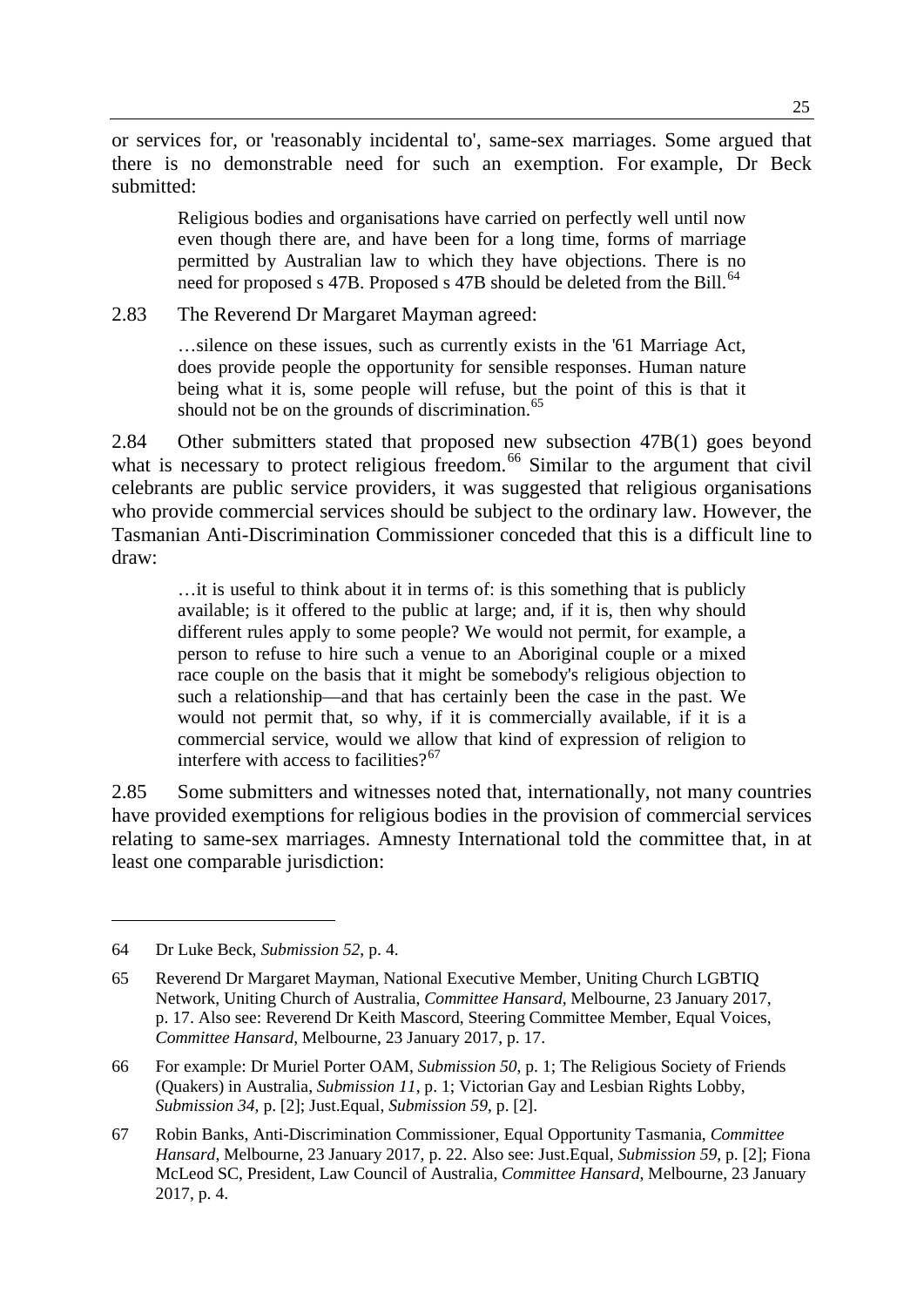The absence of exemptions for religious organisations and bodies has not caused controversy or conflict…The NZ Human Rights Commission recalls receiving only one inquiry about the use of religious organisation facilities (such as a church hall) for a same-sex marriage, and they have received no complaints regarding situations arising where such a facility has been requested but refused. [68](#page-21-0)

#### *Disproportionate effect*

2.86 Similar to proposed new paragraph 47(3)(a) and proposed new subsection 47A(1), submitters and witnesses argued that proposed new paragraph 47B(1)(a) would discriminate against and disproportionately affect same-sex couples.

2.87 Dr Greg Walsh, a human rights expert based at the University of Notre Dame, focused on arguments of comparative harm, stating that a person who refused to provide facilities, goods or services due to their 'conscientious belief' would experience greater harm:

If they are forced to deliver the service in contradiction to their conscience then that will cause them to suffer grave emotional harm in many circumstances. There may be repercussions for them in their religious community...If they decide not to provide the service, contrary to a law that requires them to, then the kind of harm that they would suffer would be quite significant. They would suffer if the complaint goes to antidiscrimination tribunals or similar bodies, which it often does. Then they may be subject to a significant compensation payout…Anyone required to pay that kind of compensation amount will typically have to close their business, or, anyway, the payment of that amount would be significant. Some people will be required to lose their job. Also, the fact that it goes to litigation will highlight the fact that these people have considered, in conscience, that they cannot provide that service, so that will lead to boycotts and protests.<sup>[69](#page-21-1)</sup>

2.88 Dr Alex Deagon from the Queensland University of Technology concurred with Dr Walsh in that the focus is often only on the harm suffered by the same-sex couple, without taking into account the harm to those subject to a complaint:

…the main counter argument seems to centre around the harm suffered by the same-sex couple which is denied a commercial service in entering into a marriage or a commitment ceremony of some kind. And as Dr Walsh noted, it seems more plausible that in most cases the harm and the hardship suffered would be quite limited. It would be relatively straight forward in most cases for the couple to simply seek an alternate provider.<sup>[70](#page-21-2)</sup>

2.89 Professor Nicholas Aroney and Dr Joel Harrison expressed similar concerns:

<span id="page-21-0"></span><sup>68</sup> Amnesty International, answer to question on notice (received 2 February 2017), p. 4.

<span id="page-21-1"></span><sup>69</sup> Dr Greg Walsh, *Committee Hansard*, Sydney, 24 January 2017, p. 58. Also see: Institute for Civil Society, *Submission 62*, p. 10.

<span id="page-21-2"></span><sup>70</sup> Dr Alex Deagon, *Committee Hansard*, Sydney, 24 January 2017, p. 60.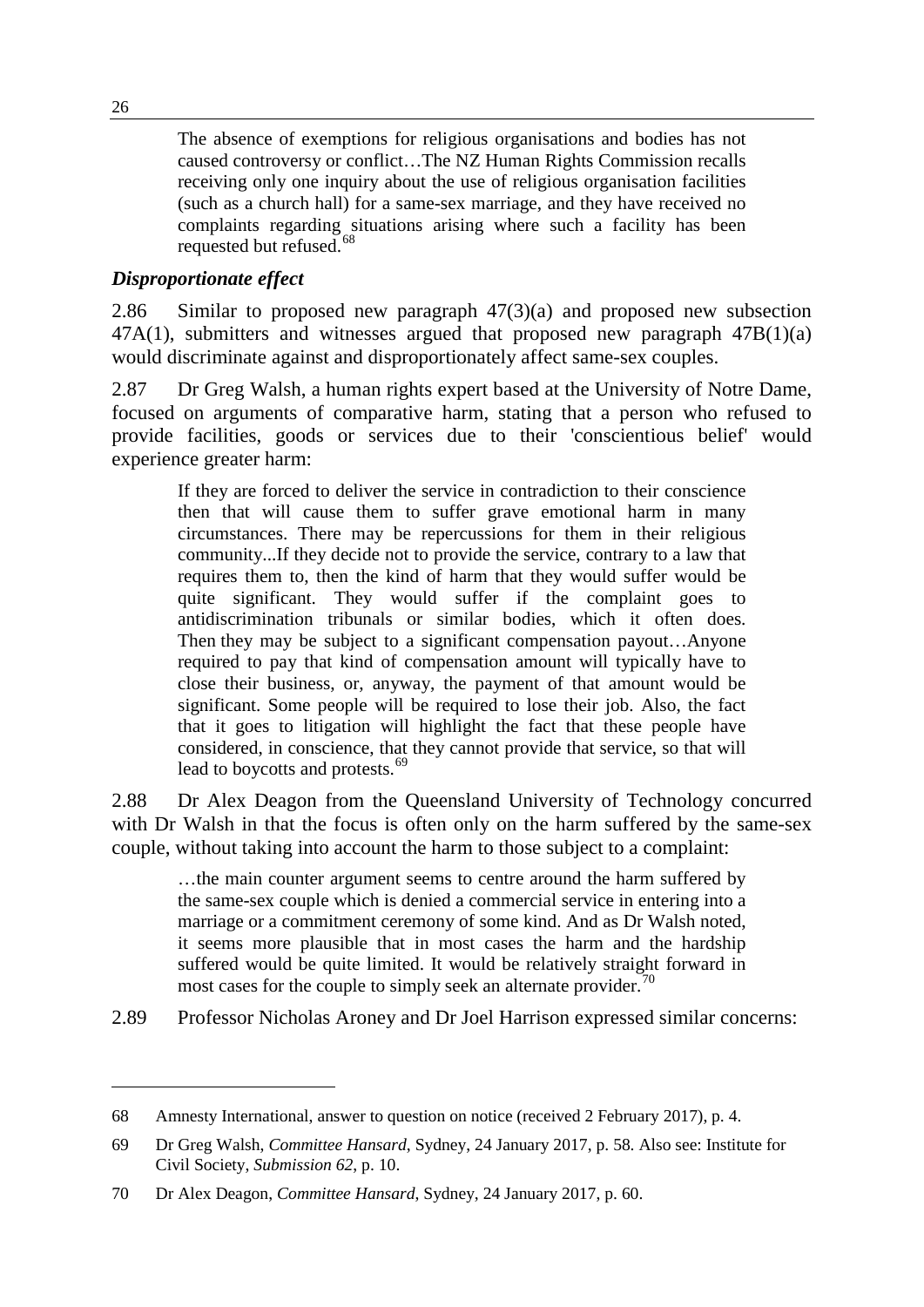Religious freedom has often been treated as a second-class right, while antidiscrimination laws have been given priority…Great care needs to be taken to ensure that a focus on the first-mentioned right (freedom from discrimination) does not diminish the others (e.g. freedom of religion, association and cultural expression and practice). This can readily happen, for example, if freedom of religion is respected only grudgingly and at the margins of the law as a concessionary 'exception' to general prohibitions on discrimination. It can also happen if inadequate attention is paid to freedom of association and the rights of groups to celebrate and practice their faith and culture together. $71$ 

2.90 The Institute for Civil Society were of a similar view to that of Dr Deagon:

It is highly unlikely that permitting conscientious objectors to refuse to supply commercially available goods or services related to marriage to same sex couples who are to be married or are married would lead to an actual inability of such couples to access those commercial goods or services. It is difficult to imagine a case where there were no alternate commercial providers of such goods or services who could not undertake the supply. $72$ 

2.91 Their comments describing religious or conscientious conviction as fundamental to a person's identity explain the nature of the harm in question:

…the individual or the organisation has a conviction that a certain attitude or course of conduct is required or prohibited by the religion or the principle of conscience which must be followed as a matter of duty. The duty is owed through prior commitment to God or to gods or to an accepted principle of conscience. To fail to fulfil the duty (or do all that can be done to fulfil it) causes major internal conflict and perhaps a sense of failure and shame. Persons with a strong religious or conscientious duty will act contrary to their self-interest, economic and physical security and pleasure to fulfil the duty. The nature of a conviction of religion or conscience as imposing a significant duty is not much articulated in modern society where it is often diluted by being treated in the same way as any preference. Failing to fulfil such a duty is much more costly than giving up a preference.<sup>[73](#page-22-2)</sup>

2.92 Professor Aroney and Dr Harrison argued:

Anti-discrimination law serves the purpose of protecting persons against exclusion from services for irrational reasons, grounded in animus towards, for example, persons of a particular race, sex or sexual orientation. However, provisions accommodating religious and conscientious objections in this context reflect views on the nature of marriage. For those with an objection to same-sex marriage, this typically entails arguments on the

<span id="page-22-0"></span><sup>71</sup> Professor Nicholas Aroney and Dr Joel Harrison, *Joint Submission 152*, pp. 2–3.

<span id="page-22-1"></span><sup>72</sup> Institute for Civil Society, *Submission 62*, p. 10.

<span id="page-22-2"></span><sup>73</sup> Institute for Civil Society, *Submission 62*, p. 4.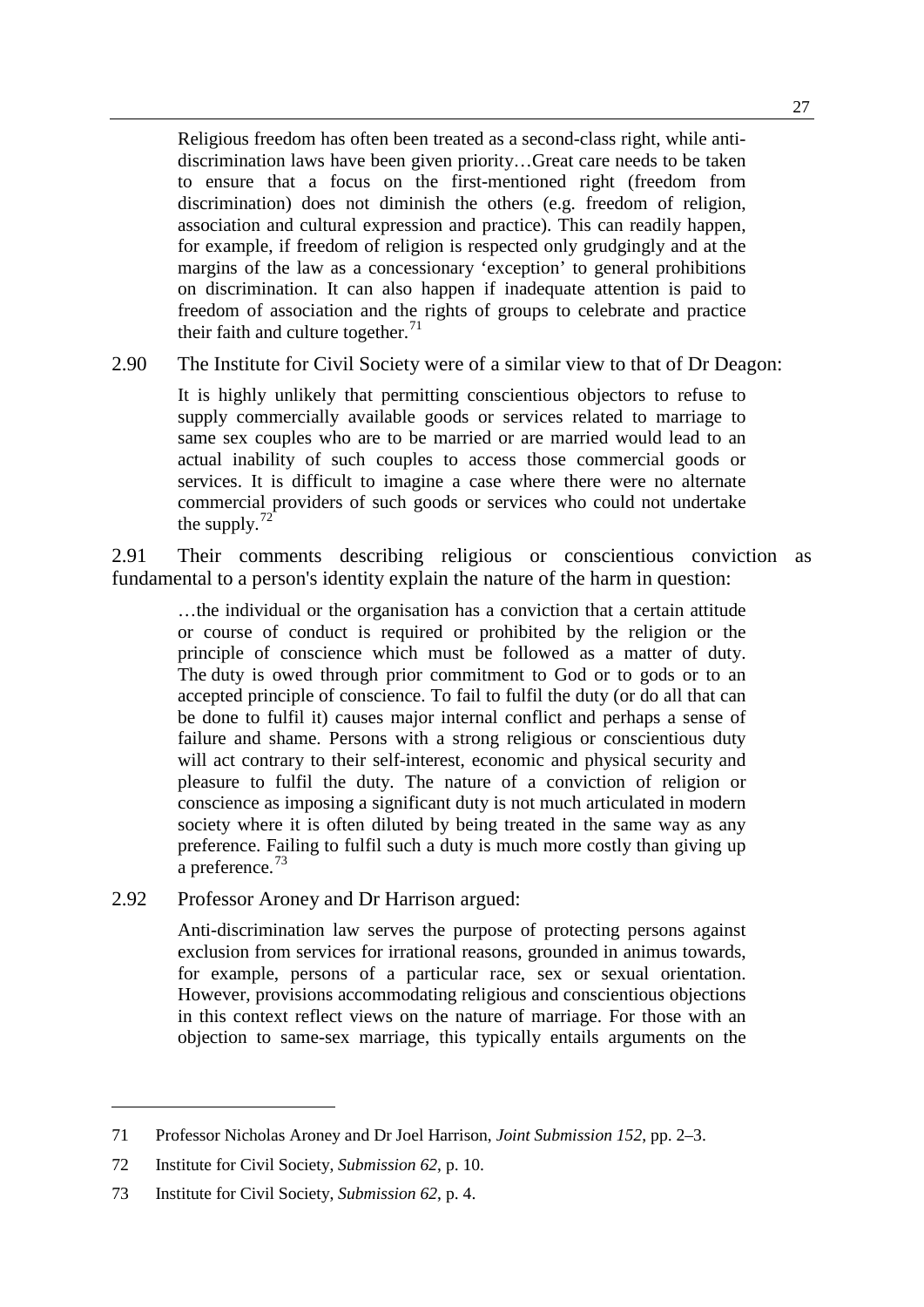importance of relationships between men and women, the family, and the bearing these have on our relationship with the divine.<sup>[74](#page-23-0)</sup>

2.93 The Law Council of Australia argued that exclusion from goods and services is not simply an inconvenience:

The jurisprudence…suggest that there is something much more profound to refuse someone a good or service based on their very identity, and that this is something inimical to human beings. Who they are, their sex, their gender, their sexual preference or orientation and their gender identity is something intrinsic to human beings, so it is something much more than a matter of inconvenience.<sup>[75](#page-23-1)</sup>

2.94 This was illustrated by Amnesty International, quoting one of its members:

We may choose the words to describe ourselves but we do not choose our identities: this is who we are. When people refuse us goods and services for being LGBTQI—for being who we are—and when this is legally sanctioned by the highest authority in our country, it sends a powerful message about our status that reverberates deep into our lives and the lives of our families...These messages have a huge, sometimes devastating, impact on the mental health and emotional wellbeing of my community.<sup>[76](#page-23-2)</sup>

2.95 Dr David Phillips from FamilyVoice Australia contended that consideration of the availability of services must be a factor in anti-discrimination cases:

…if you take a city the size of Adelaide or any of the major capitals, there are hundreds and hundreds of florists; if one florist says, 'I don't want to provide flowers for your wedding,' there are dozens of other florists in easy reach. So I think one thing that has not been considered in most antidiscrimination laws that I am aware of is the criterion that if a service is available through multiple alternative sources then you should not deny people the right to exercise their conscience.<sup>[77](#page-23-3)</sup>

2.96 In relation to the Exposure Draft, Amnesty International submitted also:

It is important to recognise that these exemptions, as with the exemptions relating to civil celebrants, could have a disproportionate impact on couples in more regional and remote areas and from culturally and linguistically diverse (CALD) communities. While in major towns and cities it will be possible for LGBTQI couples to access marriage venues and services from a wide range of organisations (religious or otherwise), couples in regional

<span id="page-23-0"></span><sup>74</sup> Professor Nicholas Aroney and Dr Joel Harrison, *Joint Submission 152*, p. 6.

<span id="page-23-1"></span><sup>75</sup> Fiona McLeod SC, President, Law Council of Australia, *Committee Hansard*, Melbourne, 23 January 2017, p. 3.

<span id="page-23-2"></span><sup>76</sup> Lizzi Price quoted by Stephanie Cousins, Advocacy and External Affairs Manager, Amnesty International, *Committee Hansard*, Melbourne, 23 January 2017, p. 19. Also see: Sally Goldner, who similarly commented on the mental health effect of 'negativity': Executive Director, Transgender Victoria, *Committee Hansard*, Melbourne, 23 January 2017, p. 33.

<span id="page-23-3"></span><sup>77</sup> Dr David Phillips, Founder, FamilyVoice Australia, *Committee Hansard*, Canberra, 25 January 2017, p. 12.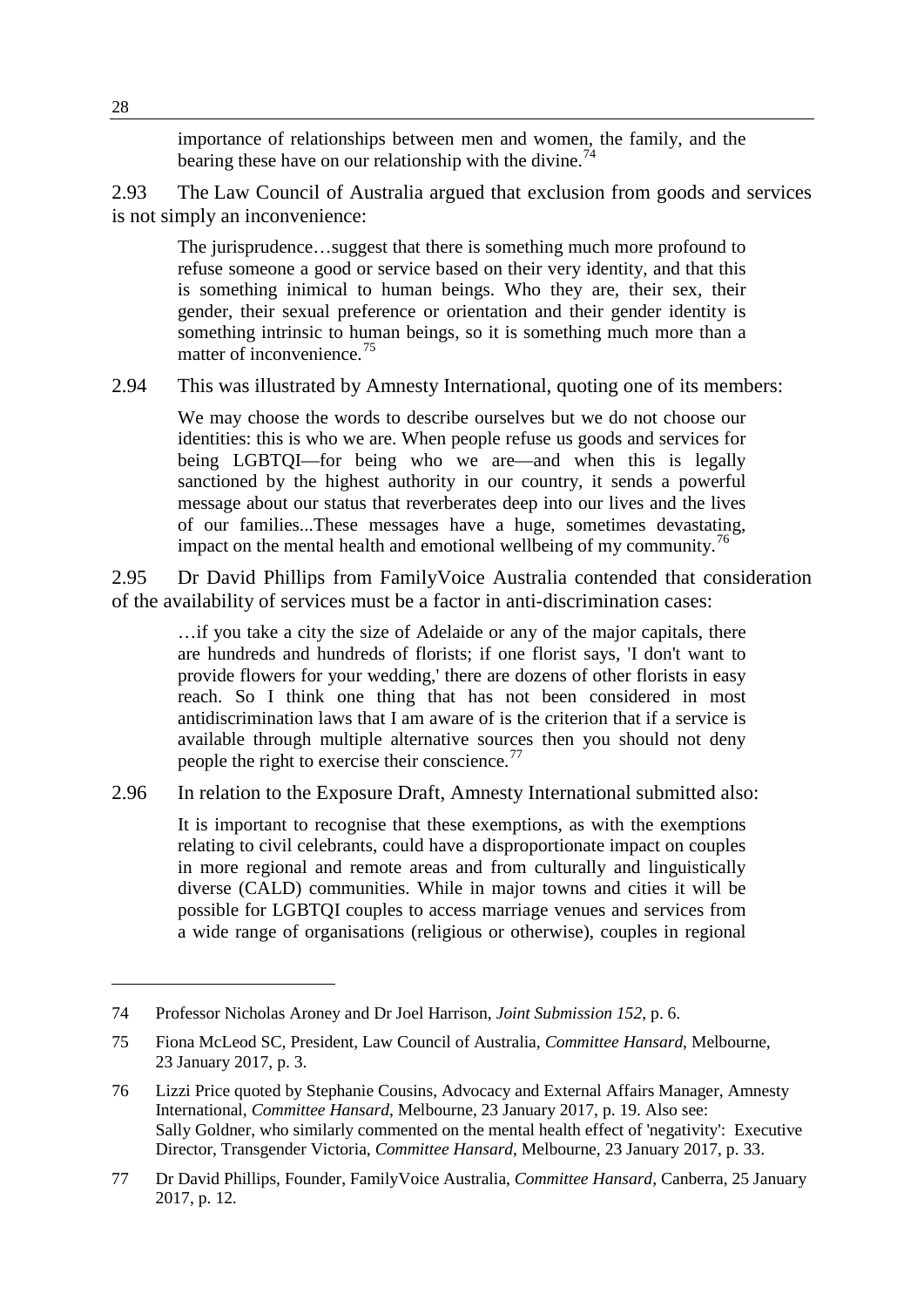and remote areas are likely to face difficulties. Couples from CALD communities may want or need to access services that are linguistically or culturally appropriate for them and their families, limiting their choices.<sup>7</sup>

#### *Uncertain scope of the proposed provision*

2.97 A large number of submitters and witnesses observed that the terms 'religious body or religious organisation' and 'reasonably incidental to' are not defined in the Exposure Draft. Mark Fowler noted that there exist precedents in Australian law that support a broad definition of 'religious body', one that includes faith based community service providers:

These are not necessarily ethereal concerns. They have certainly been dealt with by the New South Wales Court of Appeal, the Supreme Court, which in the Wesley Mission case held that Wesley Mission was able to express its religious freedom rights in respect of an application for fostering assistance by a same-sex couple. In New South Wales that has held to be a legitimate expression of religious freedom rights.<sup>79</sup>

2.98 This raised concerns about the scope of proposed new section 47B and its connection to religious freedom.<sup>[80](#page-24-2)</sup> Professor Aroney and Dr Harrison submitted:

The protection of freedom of religion should not depend on whether an organisation has been formed for religious purposes. Nor should it depend on the particular legal form that a group or organisation takes. The protection should embrace all types of groups and organisations, whether formed as unincorporated associations, partnerships, corporations or otherwise. What should only matter is whether the action in question – in this case a refusal to make a facility available or provide goods and services in connection with a samesex marriage – is sincerely motivated by the religious beliefs or convictions of the persons involved. This is necessary to meet the problems that arose in the Ashers Bakery case in the United Kingdom and several similar cases in the United States. $81$ 

2.99 Amnesty International submitted:

-

The section would appear to apply to church halls and grounds, but could it also include businesses or non-profit organisations that appear to be secular but are owned by a religious organisation? For example, would the exemption extend to a florist within a religious hospital? Or a charitable organisation owned by a religious body that provides essential services to

<span id="page-24-0"></span><sup>78</sup> Amnesty International, *Submission 46*, p. 6. Also see: Robin Banks, Anti-Discrimination Commissioner, Equal Opportunity Tasmania, *Committee Hansard*, Melbourne, 23 January 2017, p. 20; Shelley Argent OAM, National Spokesperson, Parents and Friends of Lesbians and Gays, *Committee Hansard*, Sydney, 24 January 2017, p. 21.

<span id="page-24-1"></span><sup>79</sup> Dr Mark Fowler, *Proof Committee Hansard,* 25 January 2017, p. 16.

<span id="page-24-2"></span><sup>80</sup> For example: Law Council of Australia, *Submission 74*, p. 13; Anti-Discrimination Board of NSW, *Submission 36*, pp. [2-3]; Victorian Gay and Lesbian Rights Lobby, *Submission 34*, p. [3]; Wilberforce Foundation, *Submission*, p. 5; Associate Professor Neil Foster, *Submission 53*, p. 6.

<span id="page-24-3"></span><sup>81</sup> Professor Nicholas Aroney and Dr Joel Harrison, *Joint Submission 152*, p. 5.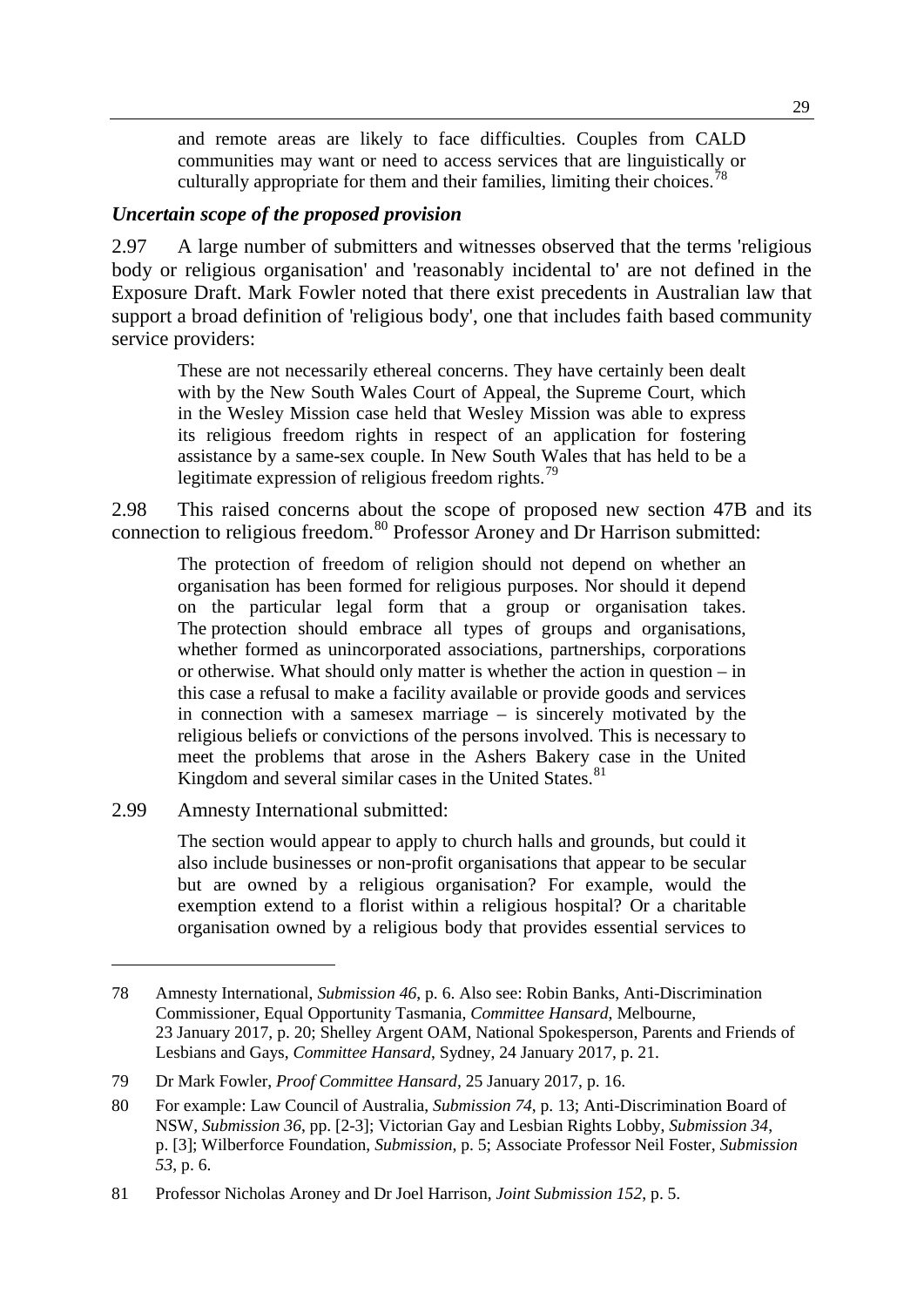people with mobility or other specialist needs that would need to be factored into a wedding? $82$ 

2.100 Natalie Cooper from Equal Voices said:

…the common definition of 'incidental to' is 'liable to arise as a consequence of'. Claims may therefore be made that goods and services arising as a consequence of the marriage are covered by section 47B, such as housing, health care, education, financial planning, financial services, aged care and child care. At any point during a couple's marriage, the argument may be made that these basic human goods and services arrive as a consequence of the marriage. This proposed amendment invites legalised discrimination against same-sex couples and their families, such as would never be tolerated against any other section of the community. It sets a dangerous precedent for further discrimination in law on the basis of sexual orientation alone.<sup>[83](#page-25-1)</sup>

2.101 Professor Foster highlighted that similar terminology is used in the *Equal Opportunity Act 2010* (Vic):

[I]t is similar to wording that is used in state legislation. Section 84 of the *Victorian Equal Opportunity Act 2010* is already there providing some religious freedom protection for individuals, and I think, analogously, a provision could be put into the Marriage Act.<sup>[84](#page-25-2)</sup>

2.102 Submitters queried also whether the proposed provision would exceed the protection currently provided by section 37 of the Sex Discrimination Act.<sup>[85](#page-25-3)</sup> The Tasmanian Anti-Discrimination Commissioner, Robin Banks, highlighted that proposed new section 47B(1) might even prevent states and territories from considering complaints:

There is some recent case law out of Victoria which suggests that state jurisdictions should not consider complaints where there is potential federal legal coverage.<sup>[86](#page-25-4)</sup>

2.103 Asked whether the Sex Discrimination Act is a suitable place to put the wider religious freedom protections (as opposed to those in respect of marriage), Mark Fowler argued:

The appropriate place is naturally, of course, within the Sex Discrimination Act. And the reason is obvious: because, whilst this bill enlivens considerations around marriage, there are other religious freedom

<span id="page-25-0"></span><sup>82</sup> Amnesty International, *Submission 46*, p. 6.

<span id="page-25-1"></span><sup>83</sup> Natalie Cooper, Member of Steering Committee, Equal Voices, *Committee Hansard*, Melbourne, 23 January 2017, p. 13. Also see: Mark Fowler, *Committee Hansard*, Canberra, 25 January 2017, p. 16.

<span id="page-25-2"></span><sup>84</sup> Professor Neil Foster, *Committee Hansard*, Sydney, 24 January 2017, p. 56.

<span id="page-25-3"></span><sup>85</sup> For example: Australian Human Rights Commission, *Submission 72*, pp. 24–25.

<span id="page-25-4"></span><sup>86</sup> Robin Banks, Anti-Discrimination Commissioner, Equal Opportunity Tasmania, *Committee Hansard*, Melbourne, 23 January 2017, p. 21.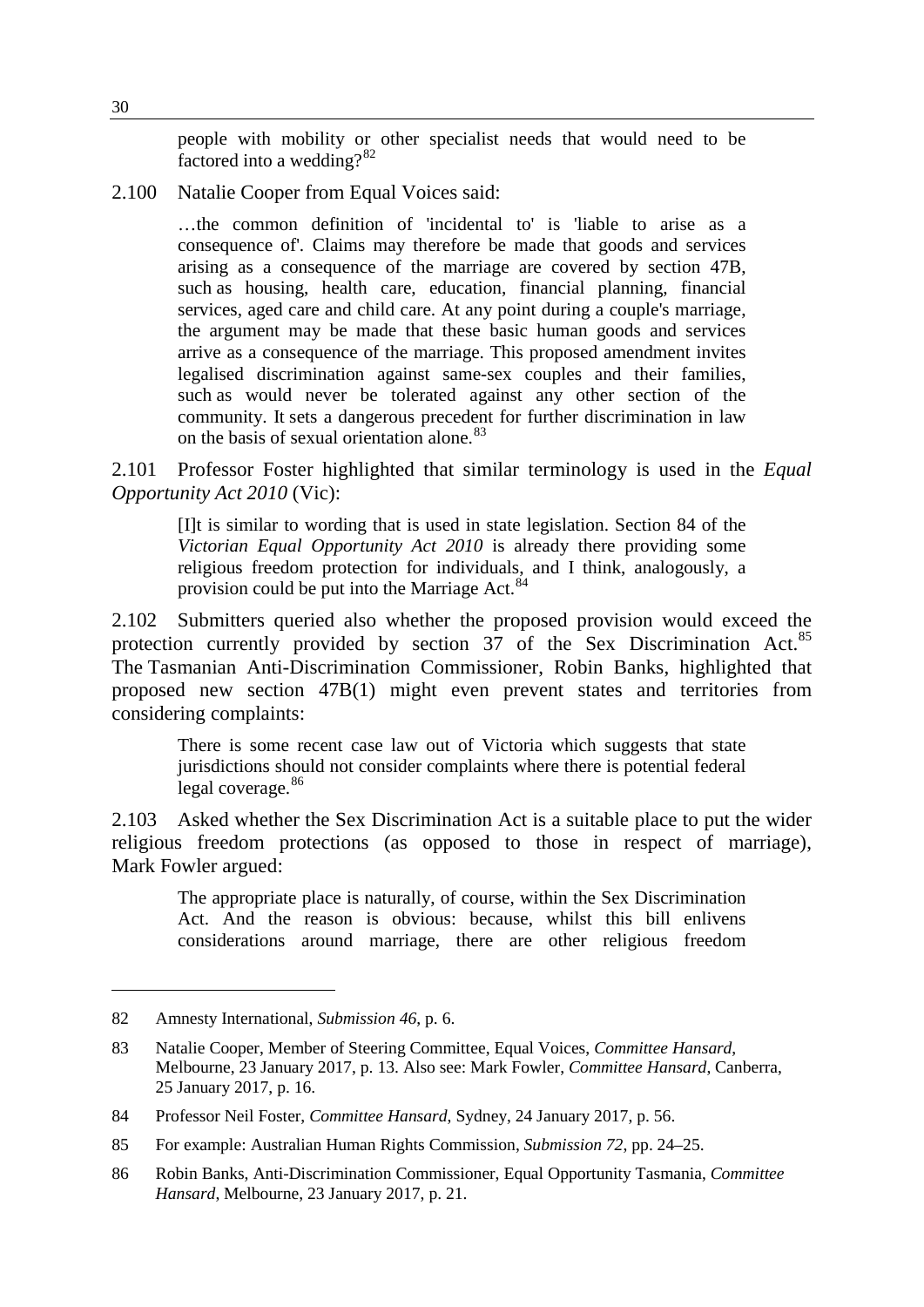protections to be maintained…The marriage question is distinct, as I hope I have made clear, under international human rights. So there are reasons why protections should be located within the Marriage Act itself as proposed by this bill. $87$ 

#### *Department response*

2.104 Officers from the Attorney-General's Department advised that the Marriage Act and the Sex Discrimination Act already use terms—such as 'religious body' and 'religious organisation'—that are not defined in those Acts. One officer stated that, in federal legislation, the department relies on the ordinary meaning of terms, as well as any relevant jurisprudence. Further:

If government decided that it wanted to look at a definition of religious organisation or religious body then that is something we would clearly need to give a great deal of thought to and how would that work with other definitions that there might be as well.<sup>[88](#page-26-1)</sup>

2.105 In addition, representatives stated that proposed new section 47B reproduces section 37 of the Sex Discrimination Act and 'then confines it just in relation to the solemnisation and anything incidental to the solemnisation'.<sup>[89](#page-26-2)</sup> An officer noted:

It could potentially have done that through the Sex Discrimination Act, but the government made the decision it wanted to make it very clear on the face of the Marriage Act that those exemptions were in place.<sup>50</sup>

#### *Committee view*

-

2.106 The committee recognises that there is a range of views on whether a 'religious body or a religious organisation' should have a right to refuse to provide facilities, goods or services for, or 'reasonably incidental to', same-sex marriages.

2.107 The committee notes that some participants did not support the creation of a provision that singles out a right to refuse goods or services simply because 'the marriage is not the union of a man and a woman' and would prefer that no particular singular grounds were included. The committee notes also that some submitters were of the view that the reference to 'a man and a woman' in proposed paragraph 47B(1)(a) may not be necessary, as paragraph 37(1)(d) of the Sex Discrimination Act already provides an exemption for religious bodies. Again, this raises issues of consistency and potential intersections in Commonwealth laws that the committee suggests might warrant further consideration

<span id="page-26-0"></span><sup>87</sup> Mark Fowler, *Committee Hansard*, Canberra, 25 January 2017, pp. 19–20.

<span id="page-26-1"></span><sup>88</sup> Tamsyn Harvey, Acting First Assistant Secretary, Civil Justice Policy and Programmes Division, Attorney-General's Department, *Committee Hansard*, Canberra, 25 January 2017, p. 40.

<span id="page-26-2"></span><sup>89</sup> Andrew Walter, Assistant Secretary, Civil Law Unit, Attorney-General's Department, *Committee Hansard*, Canberra, 25 January 2017, pp. 38–39.

<span id="page-26-3"></span><sup>90</sup> Andrew Walter, Assistant Secretary, Civil Law Unit, Attorney-General's Department, *Committee Hansard*, Canberra, 25 January 2017, p. 38.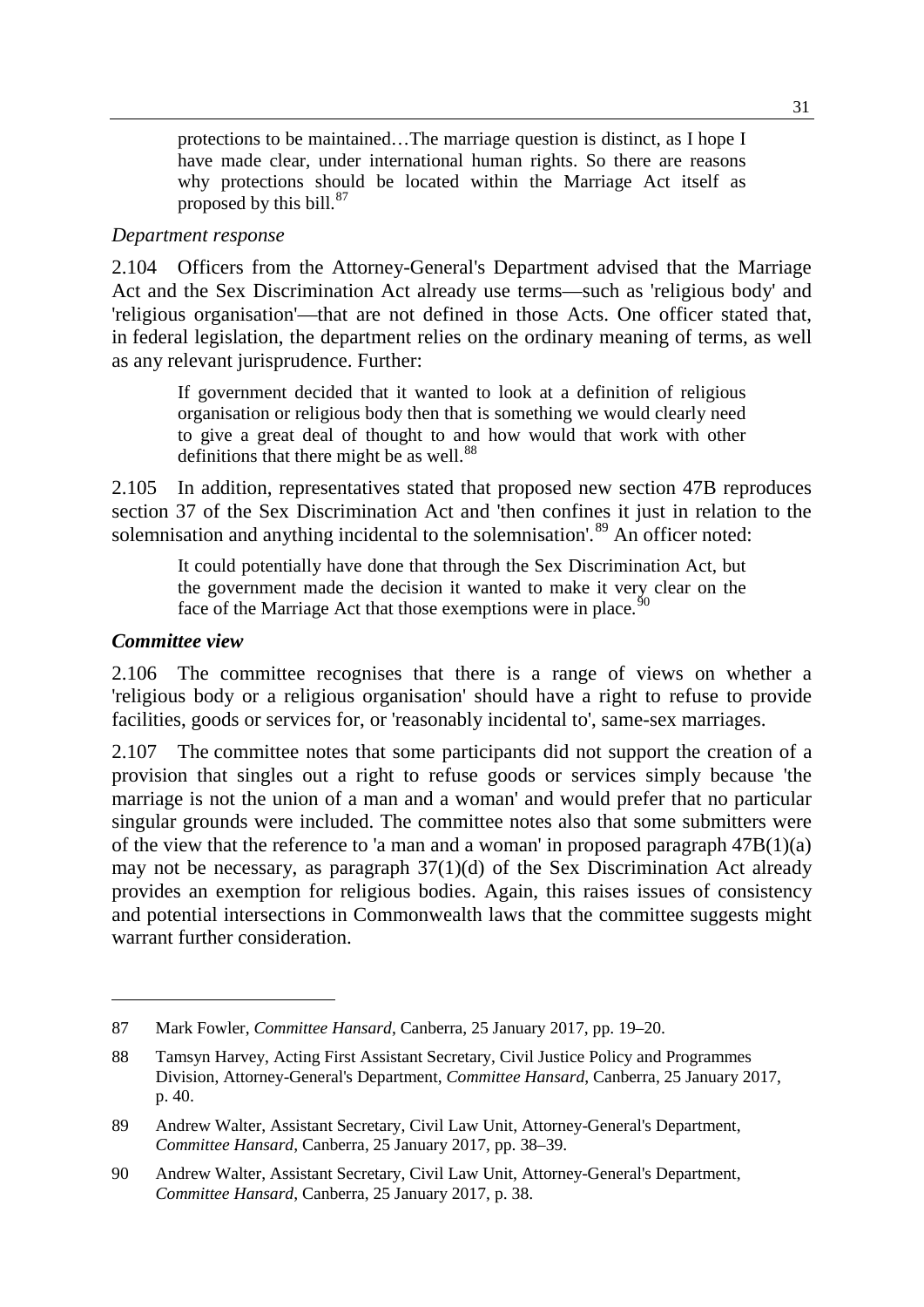2.108 In addition, the committee notes that the Exposure Draft contains broad terms—such as 'reasonably incidental to'—that are not defined. The committee appreciates that this lack of definition could create legal uncertainty, with submitters and witnesses questioning the scope of the proposed exemption. The committee suggests that it would be prudent to precisely define such terms in any proposed legislation. In this regard, the committee notes Bishop Comensoli's suggestion that the appropriate nexus for the provision of goods or services might be those goods or services that are 'intrinsic to, directly associated with and intimately involved' in a wedding ceremony.<sup>[91](#page-27-0)</sup>

# **Consequential amendments to the Exposure Draft**

2.109 Submitters and witnesses noted that the Exposure Draft does not include any proposed consequential amendments. The Attorney-General's Department advised that approximately 25 Commonwealth Acts (including the Marriage Act) would need to be amended (about 40–60 individual amendments):

Some Commonwealth statutes contain provisions which are written in a manner that presumes that a marriage can only be between a man and a woman, or, if same-sex marriage was legalised, would operate to inadvertently discriminate against particular married spouses. The key objective of the consequential amendments would be to ensure that, where a legislative provision currently applies to husbands and/or wives, the provision would be amended to apply to married spouses of any gender (unless there is a clear reason why this should not be the case).  $92$ 

2.110 Some submitters and witnesses acknowledged that there would be a need for multiple consequential amendments. For example, the Institute for Civil Society submitted:

This is because the institution of marriage is fundamental to many laws and the proposed change to the definition of marriage in the Marriage Act will *automatically lead to many substantial flow on effects in the operation and application of other Federal, State and Territory laws* such as antidiscrimination laws, succession laws and charity law. The Bill's provisions regarding protection of freedom of religion and of conscience do not adequately consider and address these flow on effects.<sup>[93](#page-27-2)</sup>

#### *Committee view*

-

2.111 Should legislation be introduced into a Parliament to legalise same-sex marriage, the committee recommends the provision of a more comprehensive

<span id="page-27-0"></span><sup>91</sup> Most Reverend Peter Comensoli, Bishop, Australian Catholic Bishops Conference, *Committee Hansard*, Sydney, 24 January 2017, p. 12.

<span id="page-27-1"></span><sup>92</sup> Attorney-General's Department*, Submission 79*, p. 5. Also see: Australian Human Rights Commission, who argued that the amendments would need to be consistent with Divisions 1 and 2 of the *Sex Discrimination Act 1984* (Cth): *Submission 72*, p. 28.

<span id="page-27-2"></span><sup>93</sup> Institute for Civil Society, *Submission 62*, p. 3 (emphasis in the original). Also see: Martyn Iles, Director, Human Rights Law Alliance, *Committee Hansard*, Canberra, 25 January 2017, p. 3. Also see: pp. 6–7.